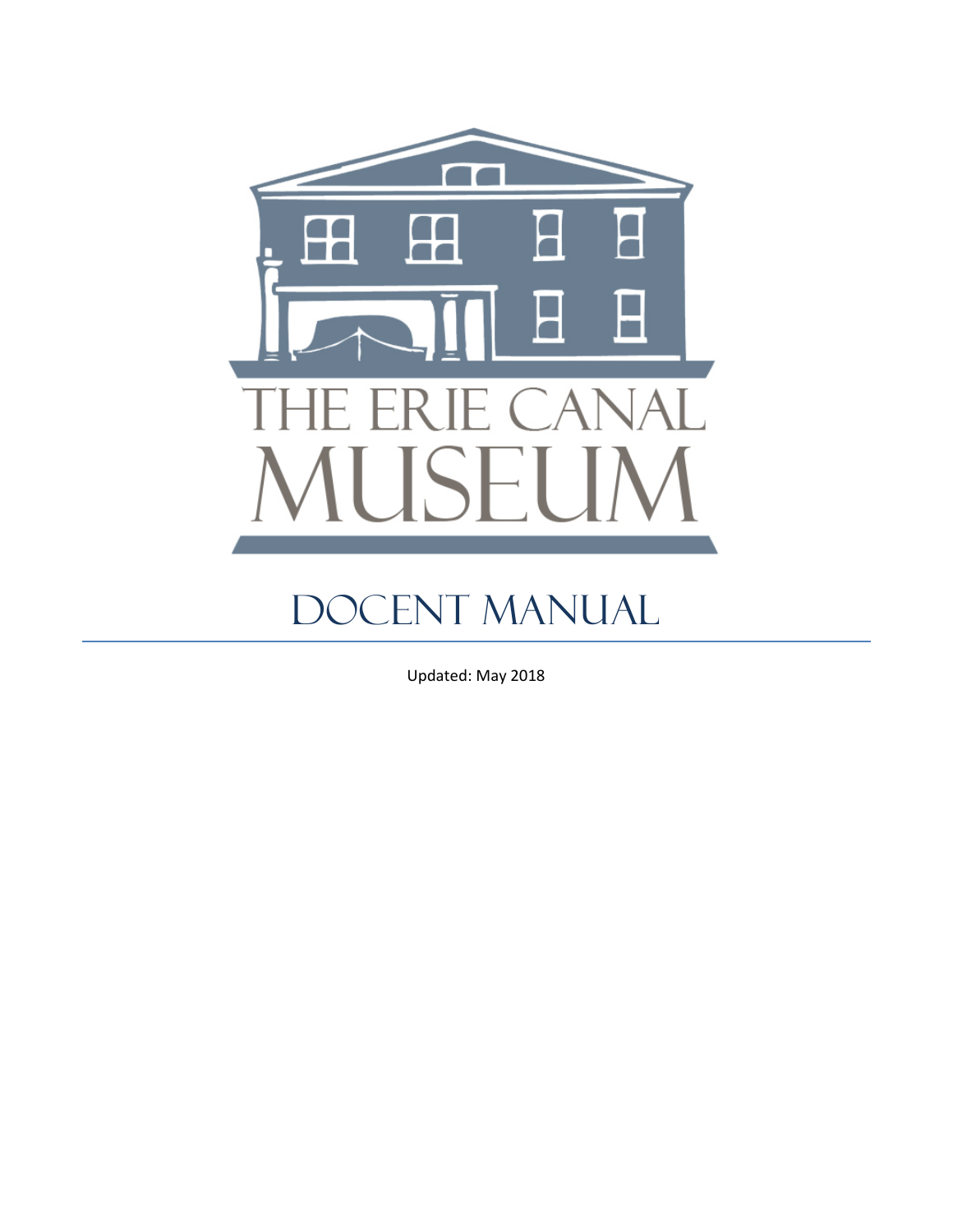# **Table of Contents**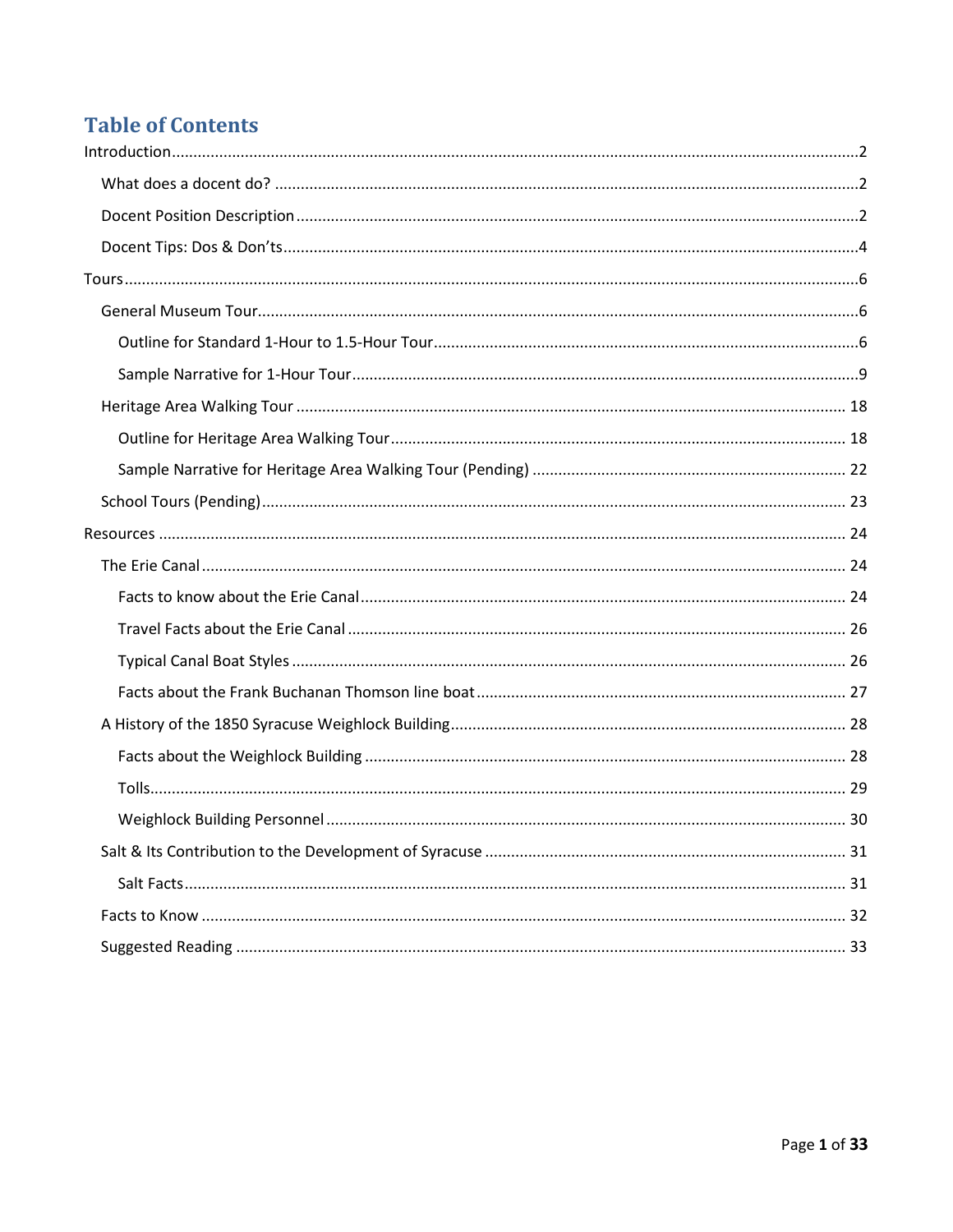# Introduction

### <span id="page-2-0"></span>*Welcome!*

Thank you for choosing to become an Erie Canal Museum docent. Your knowledge and enthusiasm will share the great American adventure story of the Erie Canal with visitors from all over the world. Although leading tours can be challenging, the results can be very rewarding. This manual is a compilation of information that you will use on your tour, as well as additional background information that will help add context and meaning to your tour. Your knowledge will grow throughout your time as a docent at the Museum, but some information must be mastered before you give your first tour.

### <span id="page-2-1"></span>What does a docent do?

As a docent you will lead guided tours at the Museum. For many visitors, you will be the key person that they interact with during their visit. Visitors arrive at the Erie Canal Museum from a variety of backgrounds. Some people don't know anything about the Erie Canal, and others have an extensive knowledge on the subject; however, all visitors will look to you as an authority on the topic, and will be eager to learn from you. Your job is to provide visitors with a memorable learning experience that is also fun, while supporting the Museum's mission.

The mission of the Erie Canal Museum is to showcase the only remaining weighlock building in the United States, collect and preserve Canal material, and provide engaging educational experiences that champion an appreciation and understanding of the Erie Canal's transforming effects on the past, present and future.

As a docent you will also act as a steward of the Museum's collection. While on tour, you are responsible for your entire group and must remain aware of where each person is at all times. Docents lead by example, and if you respect the collection your visitors will too.

### <span id="page-2-2"></span>Docent Position Description

Position Description and Objectives:

- Facilitates meaningful discussion with tour participants.
- Promotes an appreciation and understanding of the Erie Canal's transforming effects on the past, present and future.
- Uses accurate information to educate students and visitors to spark their interest in the legacy of the Erie Canal and its relevance today.
- Creates a professional and welcoming atmosphere for visitors.
- Acts as a steward of the Museum.

Skill Sets and Interests:

- Passion for engaging adult and student audiences with new ideas.
- Ability to guide and effectively manage tour groups throughout their visit, ensuring the group stays together at all times.
- Have an interest in learning about contemporary trends in museum interpretation and education.
- Ability to problem-solve, be flexible, and work well with other team members.
- Be physically able to stand, walk, and speak for hour-long durations at a time.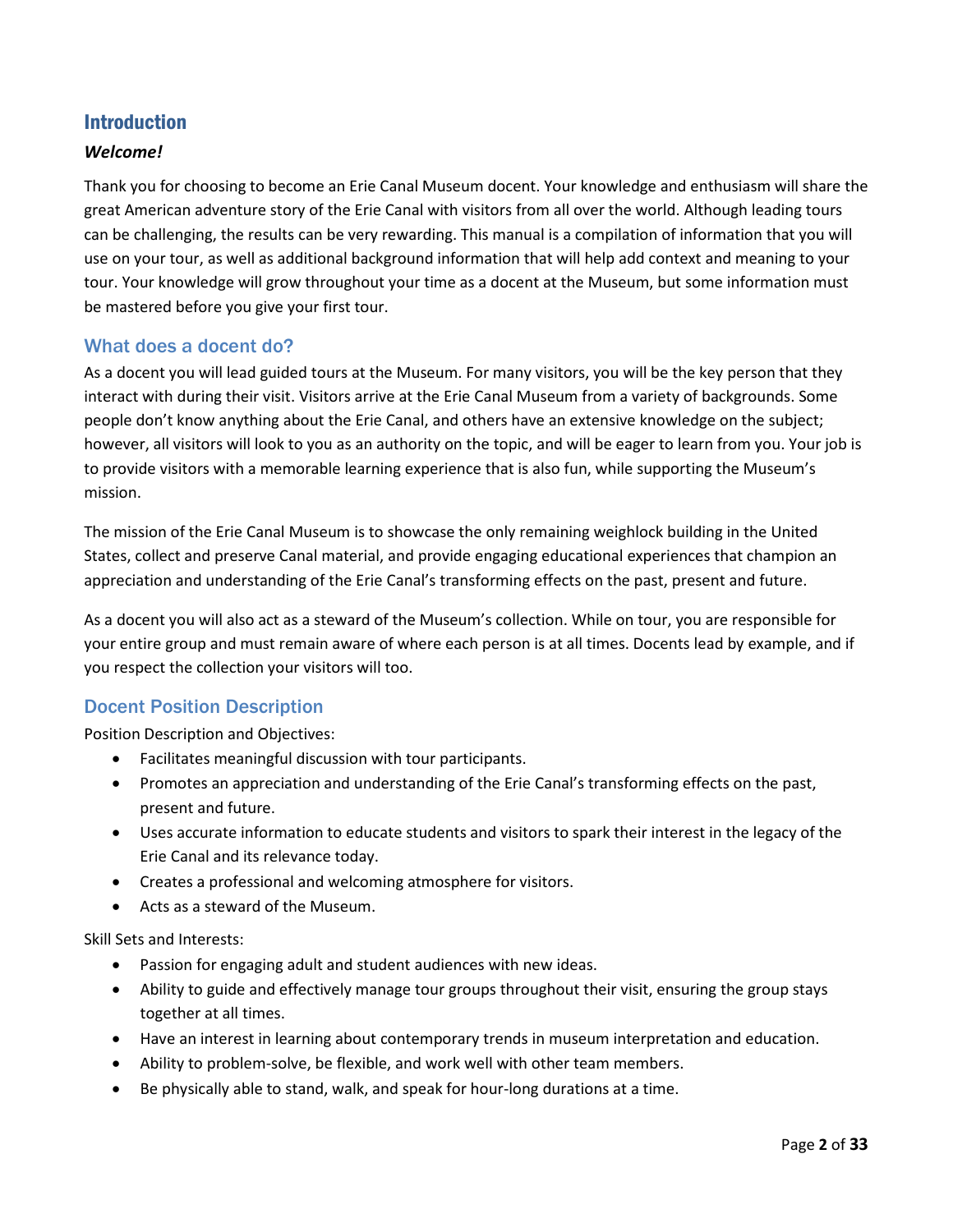Commitment:

- Arrive ten minutes before each shift and stay for the duration of the shift.
- Contact the Operations Manager immediately if an emergency prevents you from making your scheduled shift commitment.
- Attend docent orientation and enrichment sessions as required.
- Pursue opportunities for continuing self-guided inquiry into the Erie Canal, and museum interpretation and education.
- Maintain the safety of visitors, staff, and the site by observing Erie Canal Museum security and visitor services guidelines.
- Keep track of all hours volunteered in the blue Volunteer Hours Log located at the front desk.
- Be open to having your tour shadowed by Museum staff who will identify strengths, weaknesses, and areas that need improvement.
- Maintain a professional and courteous attitude when interacting with Museum staff, other volunteers, and visitors.
- Dress Code: In an effort to maintain a professional Erie Canal Museum image, we ask appropriate attire for a business or casual business setting – please no ripped jeans, shorts, cut offs, tank tops, or flip flops. Comfortable shoes are highly recommended for docents due to the active nature of the work.
- Always wear your nametag.
- If a visitor offers a volunteer a monetary tip, please encourage the visitor to place the money in the donation box. Volunteers may not accept payment for services rendered.
- If a member of the staff or a visitor does or says something inappropriate that makes you feel uncomfortable, speak with the Executive Director so the issue may be resolved.

Training:

- All docents must be certified to lead each type of tour. The certification process includes attending a training session with a Museum staff member, shadowing at least two tours, and then leading a tour for a Museum staff member.
- The Erie Canal Museum provides docent training at least annually on the best practices of historical interpretation and museum education. We encourage continuing education throughout the year through making use of historical documents, manuals on best museum practices, and historical reference texts available to docents.

#### Benefits:

- A one-year Basic Membership to the Erie Canal Museum is available at the start of each calendar year to all volunteers who recorded twenty (20) hours of volunteering in the previous year.
- Access to research library.
- Annual volunteer recognition event.
- Opportunity to come together with other individuals interested in history and the Erie Canal.
- Opportunities to attend webinars or online seminars offered by the American Alliance of Museum or the American Association for State and Local History.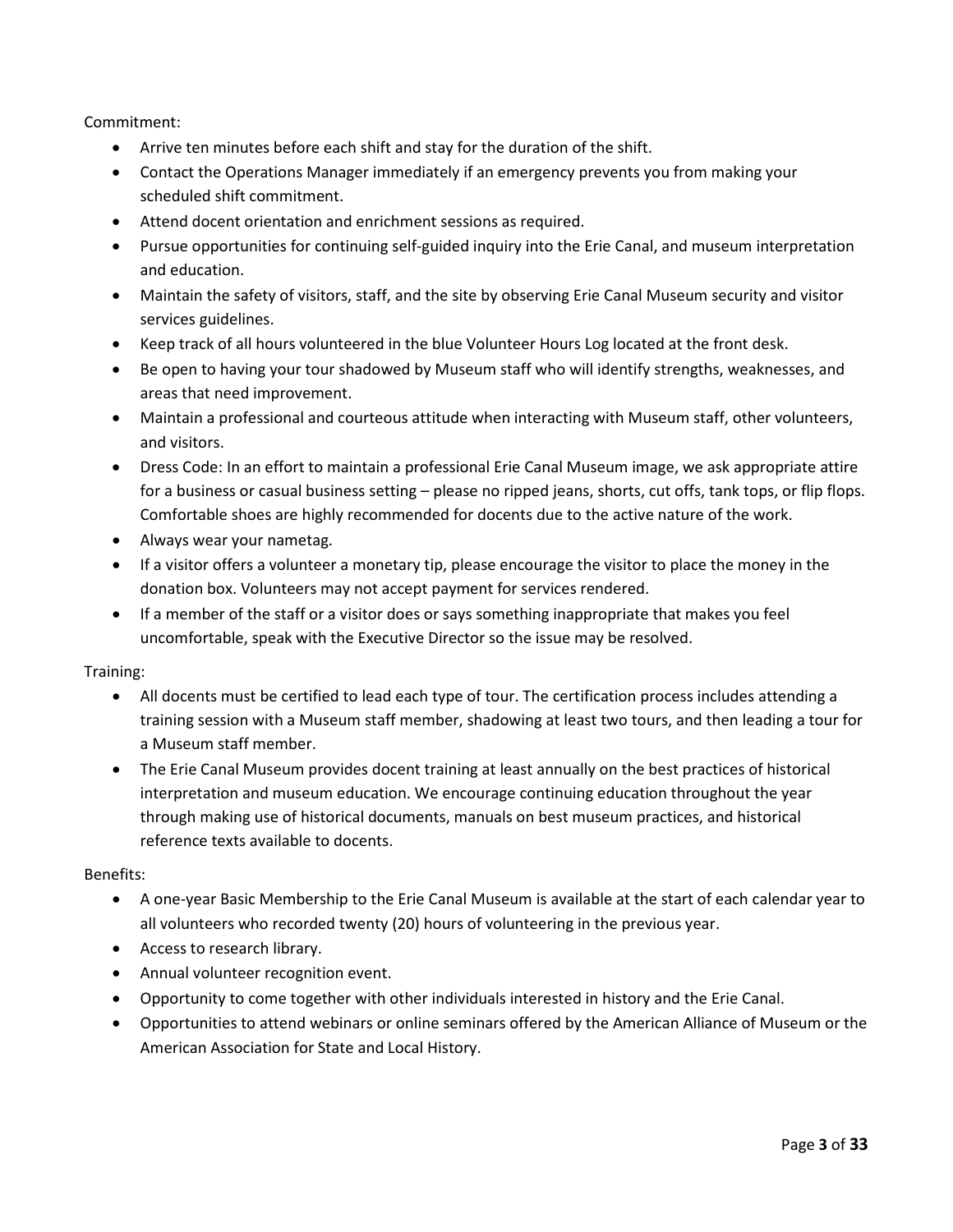# <span id="page-4-0"></span>Docent Tips: Dos & Don'ts

Leading guided tours for the public is a challenging, but rewarding experience. It requires good public speaking skills, confidence, and enthusiasm. No one is a perfect docent, but these tips should be used as helpful reminders in order to provide your visitors with the best experience possible.

### **Do**

- Docent Behavior
	- o Maintain eye contact with visitors, and good posture throughout the tour.
	- o Smile! Be friendly. Introduce yourself.
	- o Be enthusiastic: your enthusiasm is contagious and will keep your group's attention for the full hour.
	- o Be confident: even if you lose your train of thought. Visitors look to docents as teachers and want to hear what you have to say.
	- o Personalize your tour. Your personality is an important part of the tour.
	- o Use the active voice and speak clearly.
	- o Create interest at the beginning of the tour so your visitors want to follow you to hear more. First impressions are important.
- Docent Responsibility
	- o Take charge of your group; you are responsible for them while they are in the Museum.
	- o Know where everyone in your group is at all times. Visitors may want to linger in a space, but it is your job to keep everyone together.
	- o Be aware of where you are standing in relation to your group. Everyone should be able to see and hear you in each space.
	- o Guide visitors through the Museum using both your voice and body position. Let your group know which room you are headed to next.
	- o Follow a logical train of thought: if you jump around, people will become confused and stop listening to you.
- Tour Content
	- o Familiarize yourself with exhibits in the changing spaces prior to leading a group through the Museum.
	- o Be confident and comfortable in what you're saying. Work from an outline rather than a prewritten script. Your will sound more natural and you will hold the tours attention far more effectively than by simply reciting a script learned through rote memorization.
	- o Keep some information for questions. Visitors like to ask questions and are often likely to come up with good ones.
	- o Say "I don't know." You will be asked questions throughout the tour. If you don't know the answer there is nothing wrong with simply saying so. It is never a good idea to try and make up an answer. When your tour is finished, try to remember the question and ask a member of the staff. Over time your knowledge will increase and you will have a wide variety of knowledge to answer even the most obscure of questions.
- Docent-Patron Relations
	- o Listen to your visitors you can learn from them!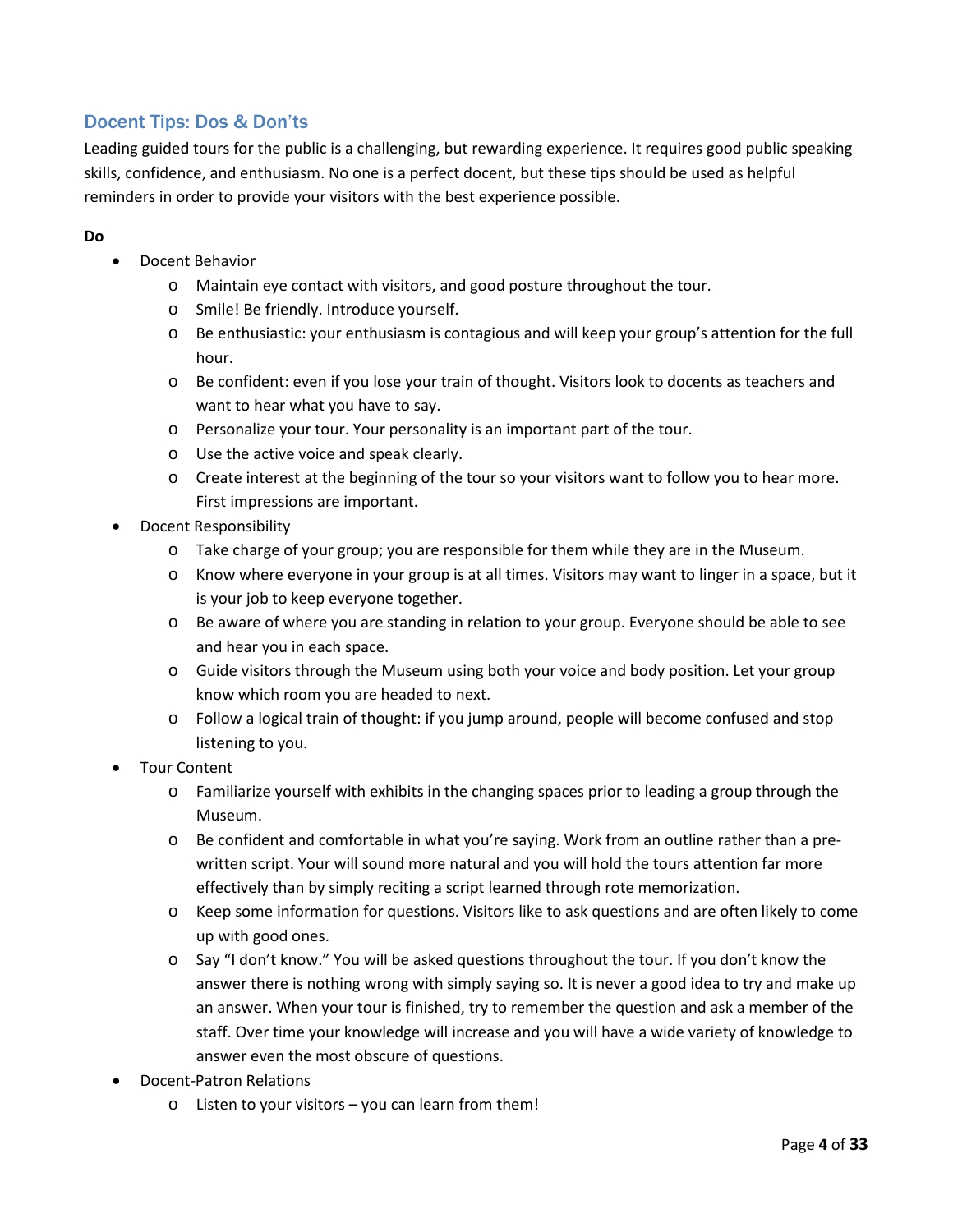- o Connect to the audience's frame of reference. Provide background and context to your stories so visitors can understand the big picture.
- o Encourage questions.
- o Use suspense throughout the house to maintain interest; you don't have to say everything at once.

### **Don't**

- Docent Behavior
	- o Avoid using 'um,' 'uh,' 'like,' and other filler words. It is better to pause to gather your thoughts.
	- o Don't start talking in a space until your entire group is with you.
	- o Avoid walking and talking at the same time. If you have a large group, many people will miss what you said. This is especially important on the stairs: don't distract people as they navigate them.
	- o Don't turn your back on a group while talking it makes it hard for everyone to understand you.
	- o Don't speak with your hands in your pockets or lean on gallery walls. This gives off the impression that you are not enthusiastic about being a docent, and the children will be less likely to listen and be engaged.
- Docent-Patron Relations
	- o Never argue with a visitor: People who visit the Museum come from a variety of backgrounds and may have different ideas, thoughts, and beliefs than you. If a visitor tries to argue with you, politely tell them you would be happy to talk to them more after the tour.
	- o Don't let one or two problem visitors ruin everyone else's time. Deal with issues quickly.
	- o Don't be afraid to tell a visitor you don't know the answer to their question. You can offer an educated guess based on what you do know, and offer to look up the answer after the tour.
	- $\circ$  Never make a visitor feel stupid if they ask a strange or illogical question. Just answer it as best you can and move on.
- Tour Content
	- o Don't read from a script. It is okay to start with a script, but develop an outline that works for you and rehearse until you are comfortable.
	- o Don't overload visitors with dates and figures. An hour after someone leaves they won't remember a specific date, but they will remember a story that puts that date into context. There are only a few major dates that need to be used on your tour. Instead, use relative dates such as 'five years later.'
	- o Never tell a visitor how much an object is worth. This is not information that the Museum shares with its visitors; let them know this firmly, but politely.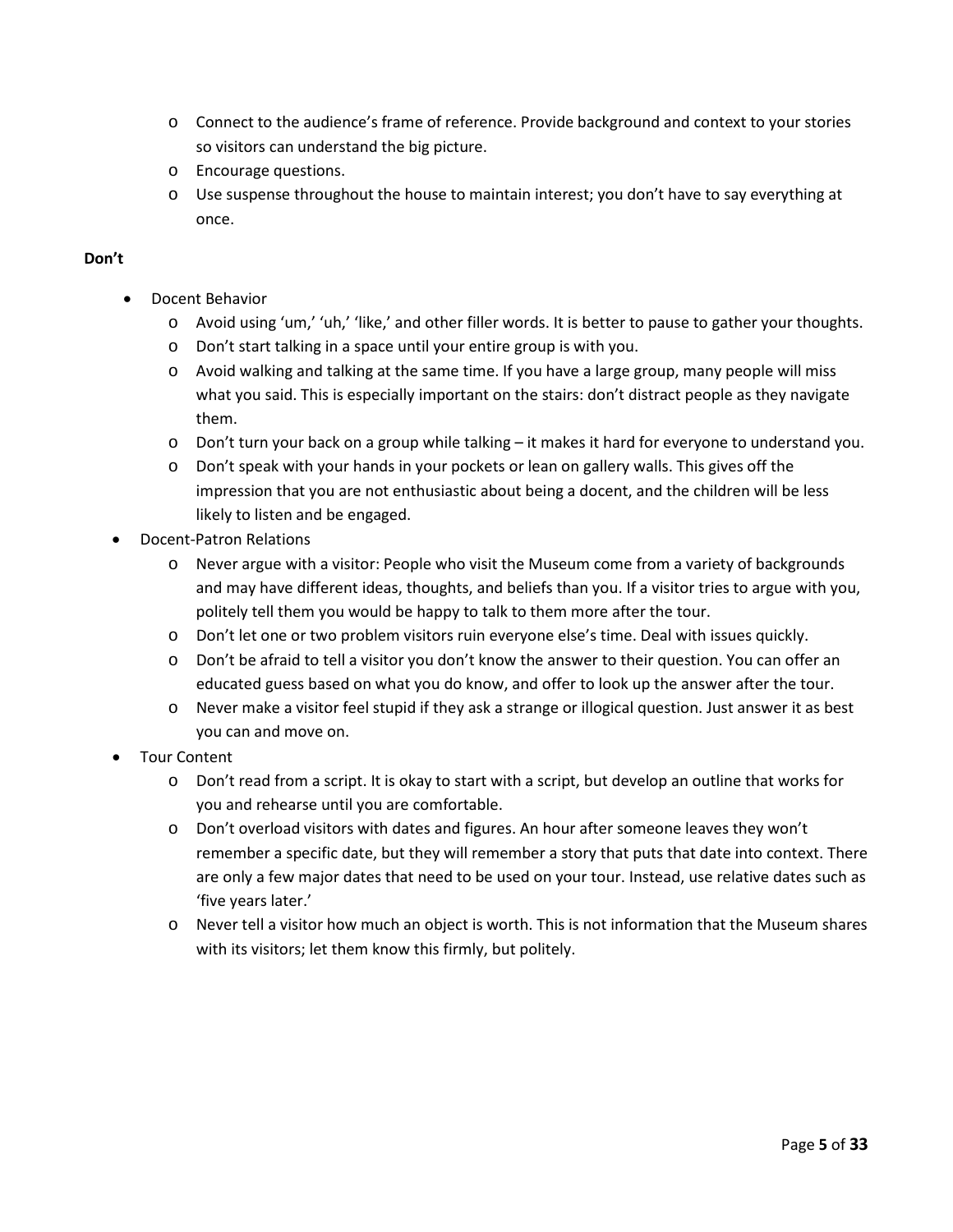# <span id="page-6-0"></span>**Tours**

# <span id="page-6-1"></span>General Museum Tour

General Guided Tours of the Erie Canal Museum are currently offered by reservation only. Large groups may schedule a docent led tour through the Operations Manager. In January 2019, we would like to begin offering a guided General Museum Tour every day. If only one tour is being offered at a time, you will start in the Lobby. Up to three tours could occur within the Museum at one time. Should this occur, one of the alternate outlines should be used.

### **REMEMBER: You are not trying to tell the visitors everything you know about the Erie Canal! You are also not just reciting the information they could get from a self-guided tour. Keep it interesting and story-oriented.**

**Goals:** Visitors should leave knowing:

- 1. why and how the Erie Canal was constructed,
- 2. the national impact of the Erie Canal,
- 3. that the Erie Canal is still an active waterway/corridor, and
- 4. why there is an Erie Canal Museum in downtown Syracuse.

### <span id="page-6-2"></span>**Outline for Standard 1-Hour to 1.5-Hour Tour**

- Intro: **Lobby**
	- o Greet the tour and introduce yourself. Cover applicable building rules (stay together, bathroom location, etc.). Provide a brief introduction to the Museum and an overview of what the tour will cover.
- Stop 1: **New York State Map**
	- o Introduce the geography of New York State and why a canal made sense.
- Stop 2: **Hoist Map**
	- o Discuss the politics surrounding the development of the canal, including major players.
	- o Explain why and how the route of the canal was selected.
- Stop 3: **Engineers**
	- o Note that construction began on the Fourth of July in 1817 in Rome, NY.
	- o Explain canal construction and the various problems solved along the way.
- Stop 4: **Flight of Five**
	- o Explain why locks were needed and how they work.
	- o Note that the Flight of Five in Lockport last thing completed.
- Stop 5: **Grand Celebration**
	- o Explain the festivities in October 1825 surrounding the completion of the canal, including the cannons, Governor Clinton's flotilla, and the Wedding of the Waters.
	- o Transition from the chronological The Erie Canal Made New York exhibit into the Weighlock Building
- Stop 6: **Link Gallery**
	- o Provide information on current exhibit and give tour a few minutes to look around.
- Stop 7: **Model of Weighlock Building Scale**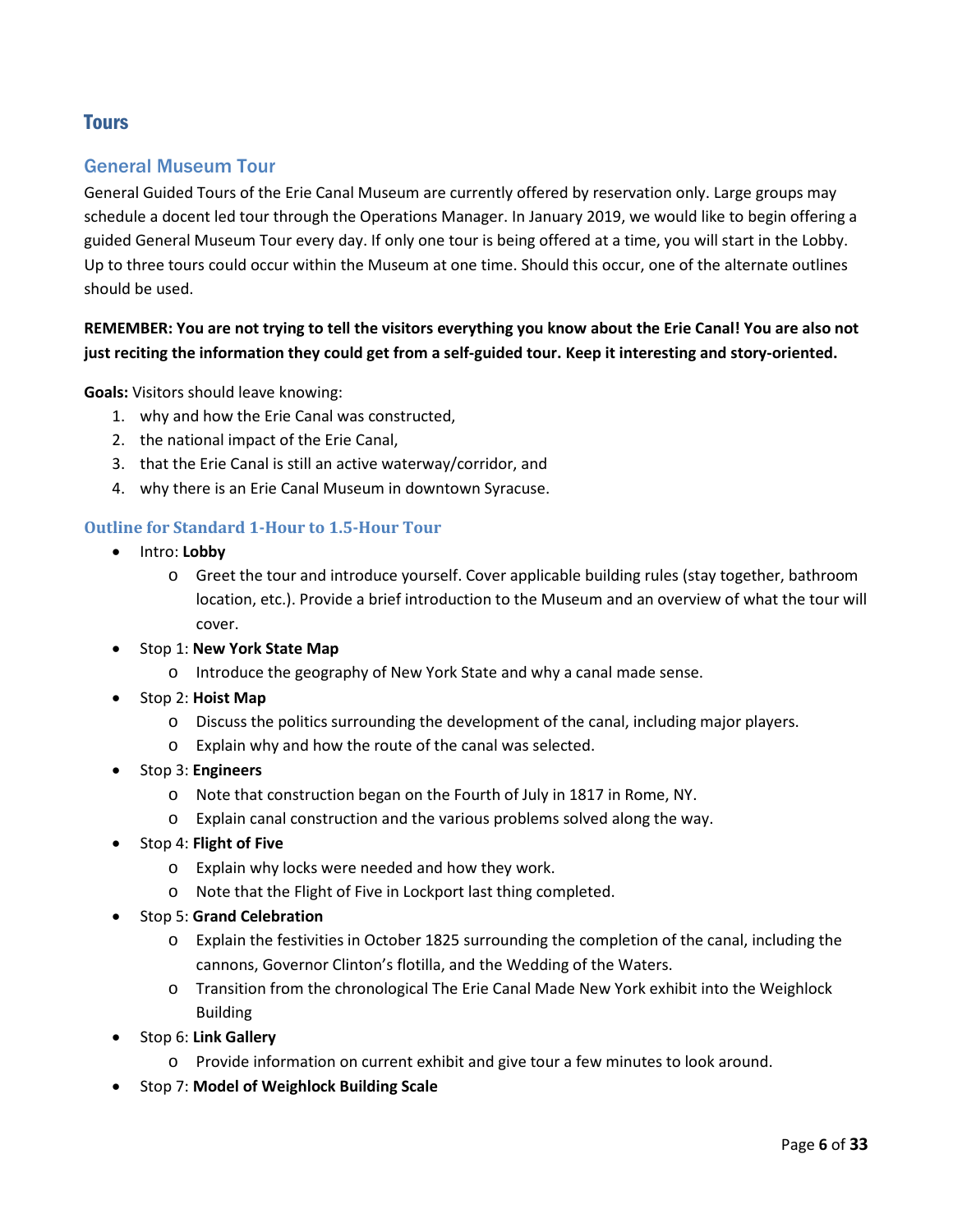- o Give a history of the Weighlock Building including why it was needed, how it worked, and what it was used for after tolls stopped being collected.
- o Explain that during the heyday there were seven weighlock buildings across the whole canal system (Rochester, Syracuse, Troy, Albany, Utica, Oswego, and Waterford), but now this is the only one remaining.
- o Briefly tell the story of how the Museum was founded, opening in October 1962.
- Stop 8: **Clinton Square Painting**
	- o Explain the role banking played in the construction of the canal.
	- o Briefly describe Clinton Square, which was the center of Syracuse.
- Stop 9: **Uniquely Syracuse**
	- o Talk about commerce and industry in Syracuse in the canal era.
	- o Explain that goods, people, and ideas all flowed along the Erie Canal, making this region a hotbed for social movements like abolitionism and women's rights.
	- o Transition to the boat, telling guests to notice the Weighmaster's Office on the way out. Provide some information about the staff in a weighlock building like ours.
- Stop 10: **Frank Buchanan Thomson stern**
	- o Remind the tour of the weighlock model they saw already and explain that they are now in the weigh chamber where that wooden cradle was.
	- o Look out the windows to point out where the Oswego Canal and towpath were.
	- o Explain that our boat is a model of a line boat. Describe types of boats.
	- o After providing information on how the different boats were used, transition to the front of the boat, giving them a few minutes to look around.
- Stop 11: **Passenger Cabin**
	- $\circ$  Explain the role the canal played in immigration during the 19<sup>th</sup> century.
	- o Make a comparison between a line boat and packet boat.
	- o Transition back to The Erie Canal Made New York chronology
- Stop 12: **Building a Bigger Canal**
	- o Explain that despite construction challenges, the Canal was my successful than anyone could have imagined, and so the bigger Enlarged Canal was built.
	- o Call back to description of how the weighlock worked and why it was needed. Show historic photos of the building.
- Stop 13: **Mother of Cities**
	- o Paint the big picture of Canal's impact on the state and the nation, using the panels as illustration.
- Stop 14: **Light Up Map**
	- o Give a brief history of the Barge Canal, which opened in May 1918, and impact that had on the historic canal.
	- o Use the map to show the difference between the historic canal and the canal today.
	- o Reiterate three iterations of canals, each one is unique, but they are all related: Clinton's Ditch (original canal), Enlarged Canal (the canal of historic photographs), and the Barge Canal (today's New York State Canal System).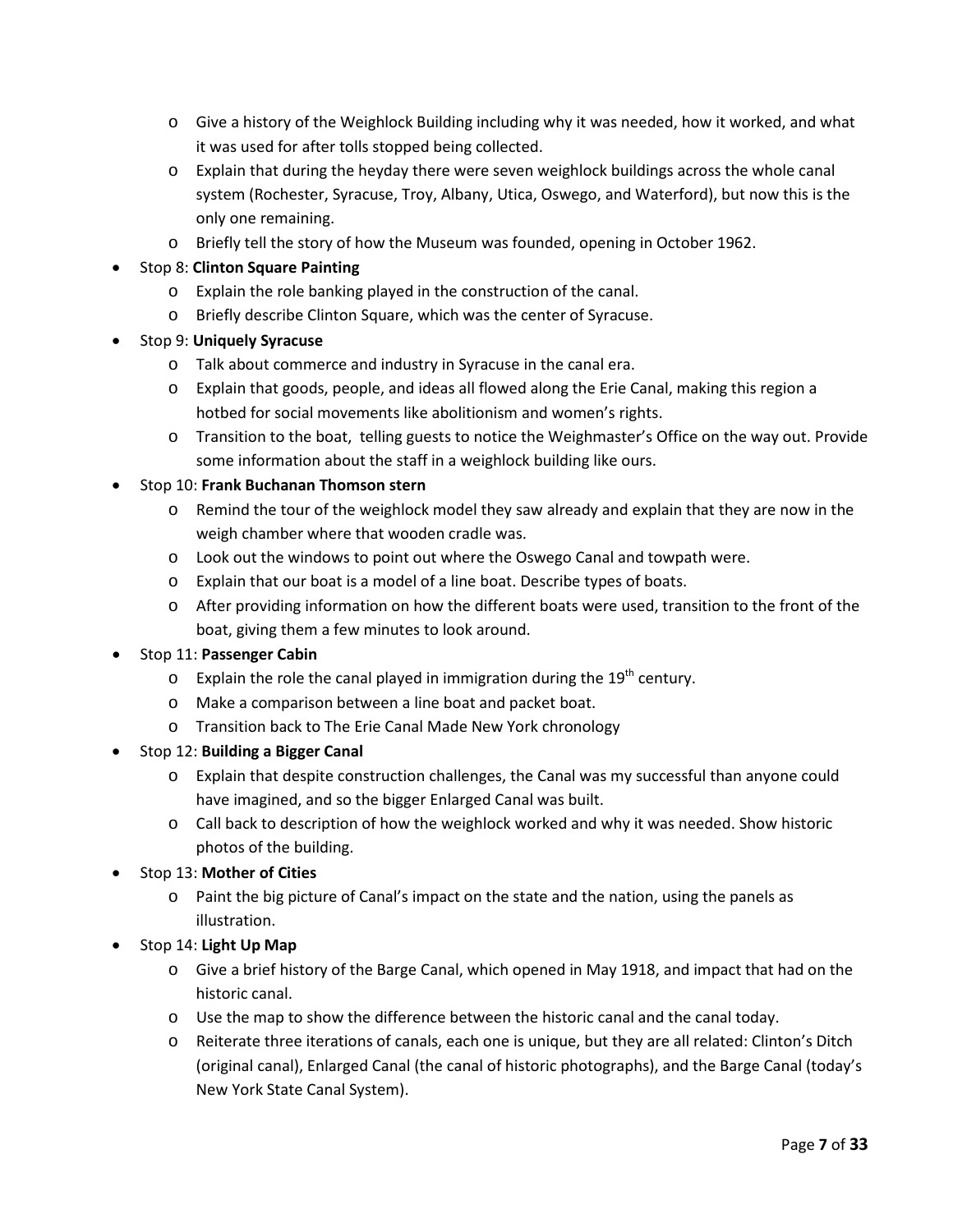- o Give examples of how the canal corridor is used today.
- o Transition back to the lobby
- Stop 15: **Lobby**
	- $\circ$  Point out and explain the double ender mural as transition to upstairs, where you'll talk more about life in a canal town.
	- o Call back to previous statements about the elevation change in New York State to set up for mural in the staircase.
- Stop 16: **General Store**
	- o Walk around the bar to get this stop.
	- o Give a description of life in a canal town and how they interacted with the canal and canallers.
	- o Explain the goods, people, ideas, and now also entertainment were transported on the canal.
	- o **IF THERE IS NO EXHIBIT IN THE WEIGHLOCK GALLERY**: Thank them for visiting. Encourage them to spend more time with the exhibits throughout the museum, especially the interactive displays. Offer to (try to) answer any questions. Promote Museum Membership as a great way to show their support of the Museum (and get 10% of their shop purchases today), explaining that you don't need to be a local to become a member, but locals get great discounts on future programs.
	- o **IF THERE IS AN EXHIBIT IN THE WEIGHLOCK GALLERY**: Transition back into the Weighlock Building.
- Stop 17: **2nd Floor Weighlock Gallery**
	- o Provide information about the current exhibit.
	- o Thank them for visiting. Encourage them to spend more time with the exhibits throughout the museum, especially the interactive displays. Offer to (try to) answer any questions. Promote Museum Membership as a great way to show their support of the Museum (and get 10% of their shop purchases today), explaining that you don't need to be a local to become a member, but locals get great discounts on future programs.

Alternate starting places:

- Stop 16: **General Store**
- Stop 7: **Model of Weighlock Building Scale**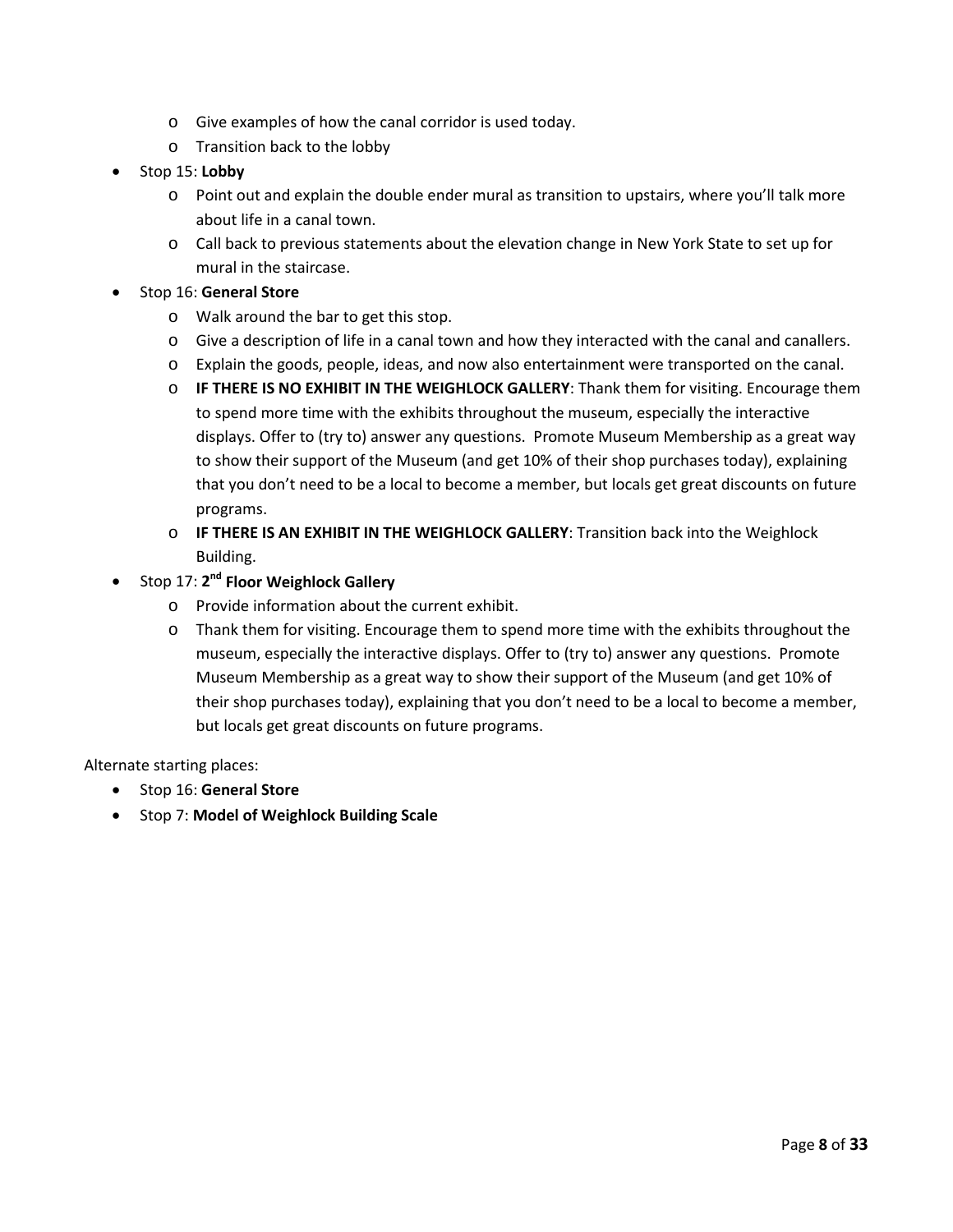### <span id="page-9-0"></span>**Sample Narrative for 1-Hour Tour**

Do not memorize this script. It is for example and reference only. Your tour should be individualized to you and your tour group. And remember, you won't have time to tell them everything – select your favorite stories to share.

- Intro: **Lobby**
	- o Welcome to the Erie Canal Museum! My name is (STATE YOUR NAME), and I'm going to guide you through the Museum today. *(For large groups: And this is So-and-so and So-an-so. We are going to be your guides through the Museum today.)* But first, just a little house keeping. I'm going to ask that you all stay with me throughout the tour. The Museum isn't that big, but it can be a little confusing if you don't know the layout well. The only exception to that rule is if you need to use the restroom. Those are located at the top of the stairs, which are just through that doorway, and to the left. We ask that you do not bring any food or drink with you on the tour, but bottles of water are okay. Photographs are allowed in the Museum, but I do ask that you keep cell phone use to a minimum during the tour, as they can be distracting to others. Any questions about those rules? Great! Moving right along.
	- o Today we're going to talk about the Erie Canal and how, as Dewitt Clinton stated (gesture to quote on the wall), "as a bond of union between the Atlantic and the Western States…it [created] the greatest inland trade ever witnessed." The Erie Canal did have a significant impact in New York in cities like Syracuse, but the impact of the canal goes far beyond the state's borders.
	- o How many of you are from the area? From far away? Who is from the farthest away? How many of you already know a fair bit about the Erie Canal? And how many of you are about to learn a lot of new things? One this tour we're going to cover both floors of the Museum, including the 1850 Syracuse Weighlock building. By the time we are done, you should know about the history of the Erie Canal, why it was important, why we have a Museum all about it here in downtown Syracuse, and what the canal is up to today.
	- o *(For larger groups: We're going to break you out into groups now. Some of you follow So-and-so upstairs to start with life in a canal town. Be sure to pay notice to the mural in the staircase on your way up. And some of you are going to follow So-and-so into the Weighlock Building. Have fun!)*

### • Stop 1: **New York State Map**

- o First, let's start with some geography. Come circle up around this map with me.
- o For the early American colonist wishing to travel westward, there existed a formidable natural barrier: the Appalachian Mountain Range. These mountains stretch over 1,500 miles, all the way from Canada to central Alabama. To early surveyors of the land, it became clear that the most promising passageway through the mountains was in New York State. The Hudson and the Mohawk Rivers meet to form a natural break in the mountain ridges and a possible connection to the Great Lakes.
- o Prior to construction of the canal, the population of the country, which was still very young, really hugged the eastern seaboard. Pretty much everything past the Appalachian Mountains was the "west." Where we are standing right now was the "west." Can you imagine? When the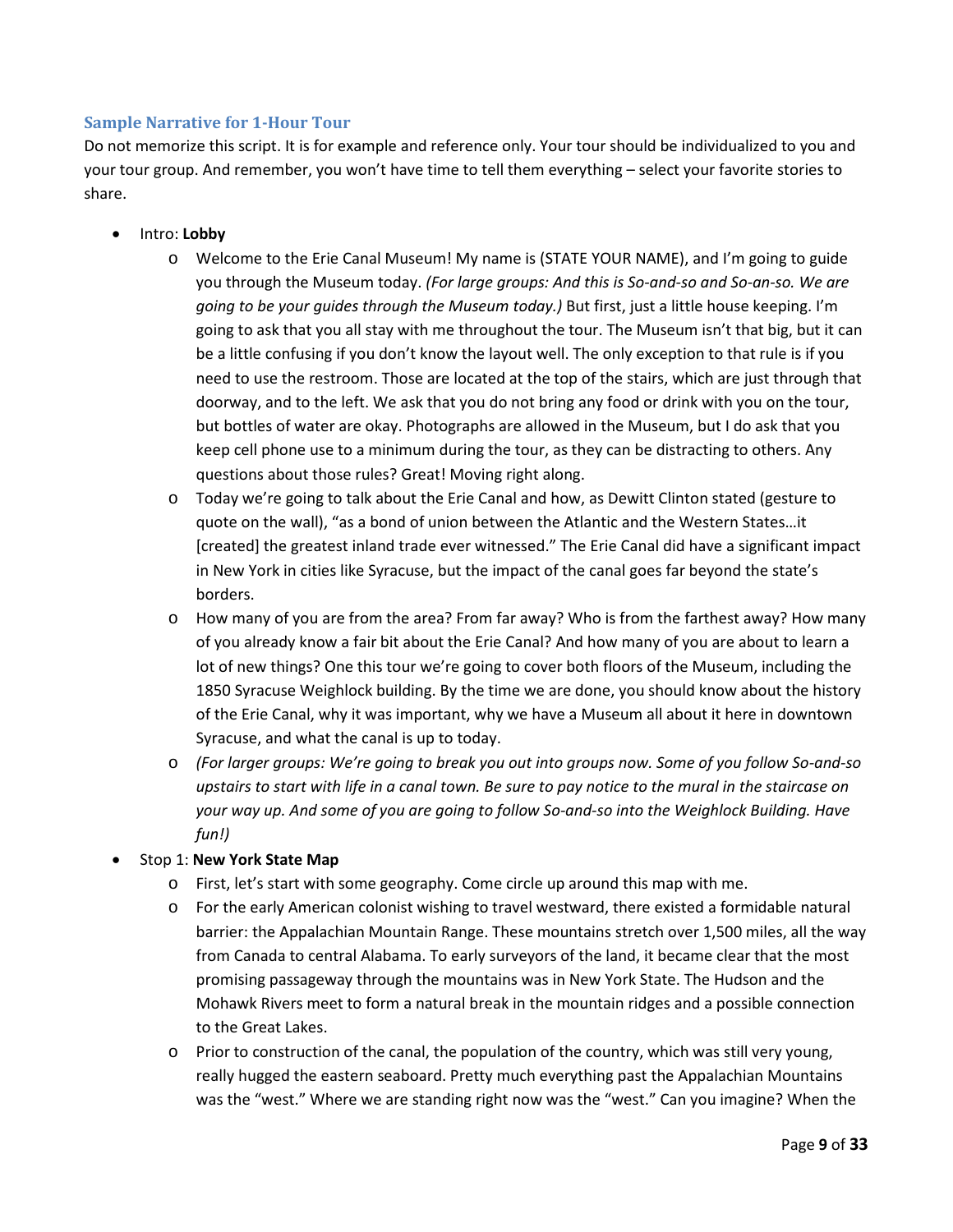canal opened up in 1825, New York was already an important port city, but so were Philadelphia, Boston, Baltimore, and New Orleans. Within 15 years of the Canal's opening, New York was the busiest port in America, moving tonnages greater than Boston, Baltimore and New Orleans combined. The Erie Canal ensured the status of New York City as America's premier seaport, commercial center, and gateway to the interior.

- o Cities like Syracuse grew up along its banks In 1820, Syracuse was a small settlement of 250 people who lived in houses on stilts because this was a swamp. A newspaper editor said, "It would make an owl weep to fly over it." But by 1900, the population of Syracuse was over 100,000 – just 80 years later.
- o Looking back at this map, New York City is here. This is where the Hudson River meets the Mohawk. You can see here the elevation of the state, at its lowest point where the rivers meet. And then we follow the Erie Canal across the state. Syracuse is here in the middle portion – this nice, flat swampy portion. This flat portion will come up again later. And then we keep going up and up until we reach Lake Erie.
- $\circ$  Now that we have some understanding of the geography, let's get into the nitty-gritty of how this thing got built.
- Stop 2: **Hoist Map**
	- o Many early Americans made note of this break in the mountain range, including George Washington. By 1800, New York State had established a Board of Canal Commissioners to investigate the idea of an inland waterway. In 1809, Syracuse's own Joshua Forman traveled to Washington to discuss the project with President Thomas Jefferson. Jefferson is quoted as saying that building the canal is "a little short of madness," believing that the project was a century ahead of its time. New Yorkers, however, were not deterred by the ambitious project. They took the project on as their own led by Assemblyman Joshua Forman, who claimed "the state of New York would never rest until [the canal] was accomplished."
	- o And so they got to work, surveying the state and making plans for canal construction without financial help from the federal government. One major issue that needed to be sorted out was the route of the canal – so looking at a map of New York State again. If the goal is to get from the Atlantic Ocean, via the Hudson River, to the Great Lakes, the closest Great Lake is Ontario – here, following the route of the Mohawk River. There were a few problems with that plan, though. New York State does not have a western port on Lake Ontario, but our neighbors to the north do. There is also a small problem with the western end of Lake Ontario – this little thing called Niagara Falls, and the best way to get around Niagara Falls is through this little peninsula here, which again belongs to our neighbors to the north. (In fact, a canal was constructed and opened here just four years after the Erie, and still exists today in an updated form.) SO those neighbors to the north, you can see on this map were at the time Great Britain. At this time, we had just recently been in a little scuffle with Great Britain, called the War of 1812, much of which had been fought in the Great Lakes. If this project was going to be as successful as New Yorkers knew it was going to be, we didn't want to share any of that success with Canada. And so, the longer, 363 mile, interior route was chosen. So now we have a route, how are we going to get done?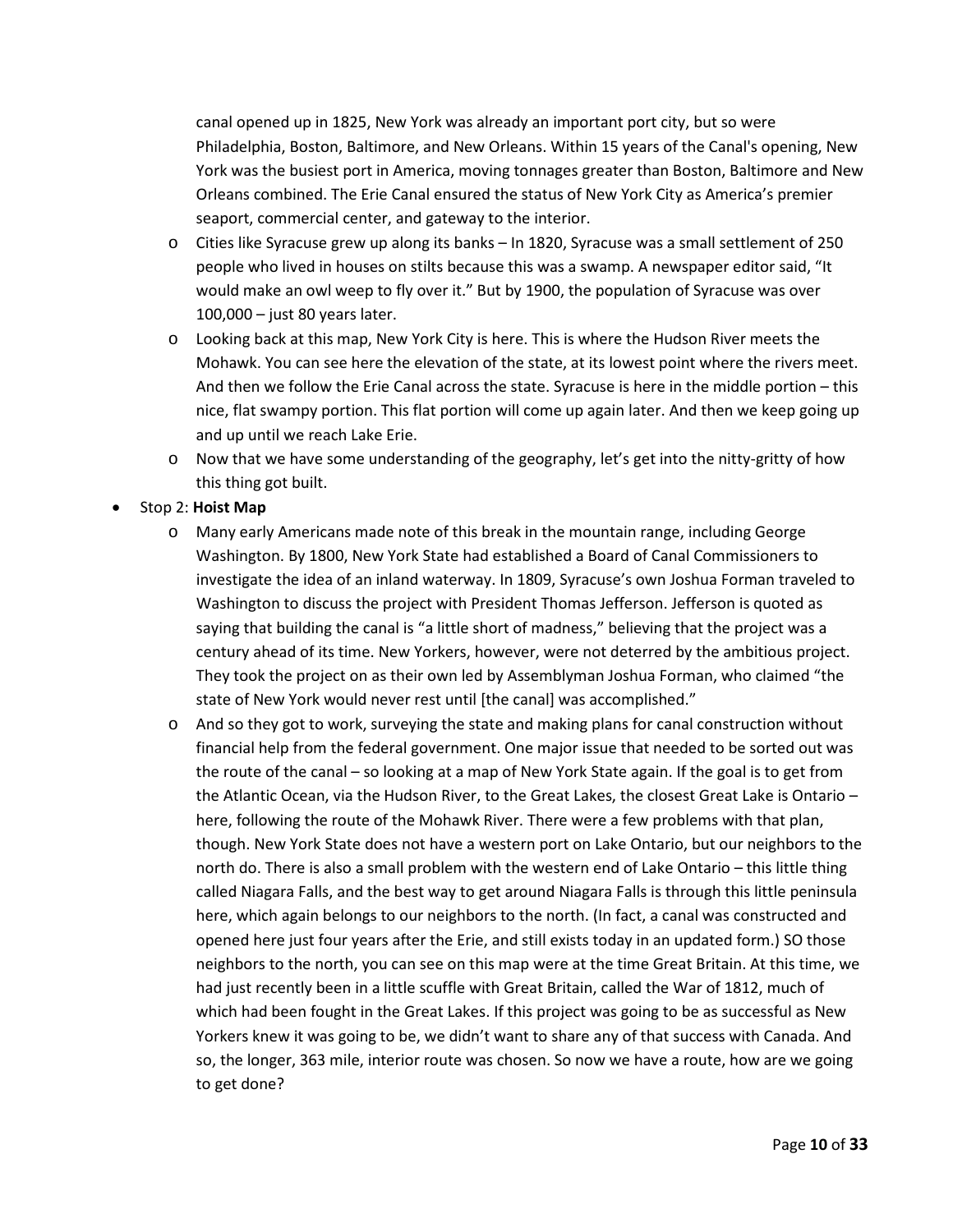- o In DeWitt Clinton, New Yorkers found a leader who was willing to take a chance on the canal. He was mayor of New York City, had served on the Canal Commission, and had larger political aspirations. In 1817, he ran for governor of New York State on the promise that he would get the canal constructed. And so he did! After his election, Clinton persuaded the New York State legislature to authorize loans for \$7 million to build a canal from Albany to Buffalo. And so work began!
- Stop 3: **Mile by Mile**
	- o On the Fourth of July in 1817 construction on the canal, then called the Grand Canal, began in Rome, NY. Why Rome? Remember that flat portion of the state? The canal engineers decided to start in that portion because they hoped it would be easier and they could learn a few things before tackling the harder parts. Because, all of these men that you see on the walls here, with the exception of Canvas White here, well they'd never even seen a canal. But how hard could to be, building a 363 mile long, 40' wide, 4' foot deep ditch?
	- o A lot of on the job problem solving occurred during canal construction. How would they get the tree stumps out of the way? Well, they invent a massive stump puller, a model of which you can see in the case there. How would they deal with the natural waterways that the canal encountered along the way? (Remember, the original Erie Canal was a completely man-made body of water.) They'd design and construct 18 aqueducts, or water bridges, like this massive one here. You can visit New York's only functional aqueduct in Camillus only about 20 minutes from here where the canal crossed over Nine Mile Creek. And what would they do about the water seeping between the giant stones used to construct the aqueducts? That's where Canvas White comes in. He was an ambitious young man who traveled to England on his own dime and walked all 2,000 miles of the canal system to learn about the tools and equipment used to build their canals, especially the waterproofing. The English used a limestone mix that was too costly to import, so Canvas White learned the science, came back to New York and found a limestone only about half an hour from here that would work. Over 500,000 bushels of this hydraulic cement were manufactured for the construction of the canal.
	- o And so mile by mile, it was built, figuring it out along the way. By 1819, just two years into construction, the first portion of the canal through that flat part of the state from Utica to Syracuse, was completed and opened up for use.
	- o But what was done to navigate the elevation change?

### • Stop 4: **Flight of Five**

- o 83 locks we constructed to get the canal up and down the over 550 foot change in elevation between Albany and Buffalo. The water of the canal needed to be fairly calm to allow boats, which were all animal powered, to easily travel in both directions. Locks made it possible for these boats pulled by animals to go uphill or downhill.
- o Locks are essentially water elevators. Let's say a boat is going up. It pulls into the lock and the gates shut behind it. A smaller gate, called a sluice gate, was opened in the gate ahead of the boat where the water is higher. The water naturally flows through the sluice gate and into the lock until it is level with the water on the other side. There is no electricity or pumps. They don't need it. Once the water is level, the lock gates are opened and the boat continues on its way. A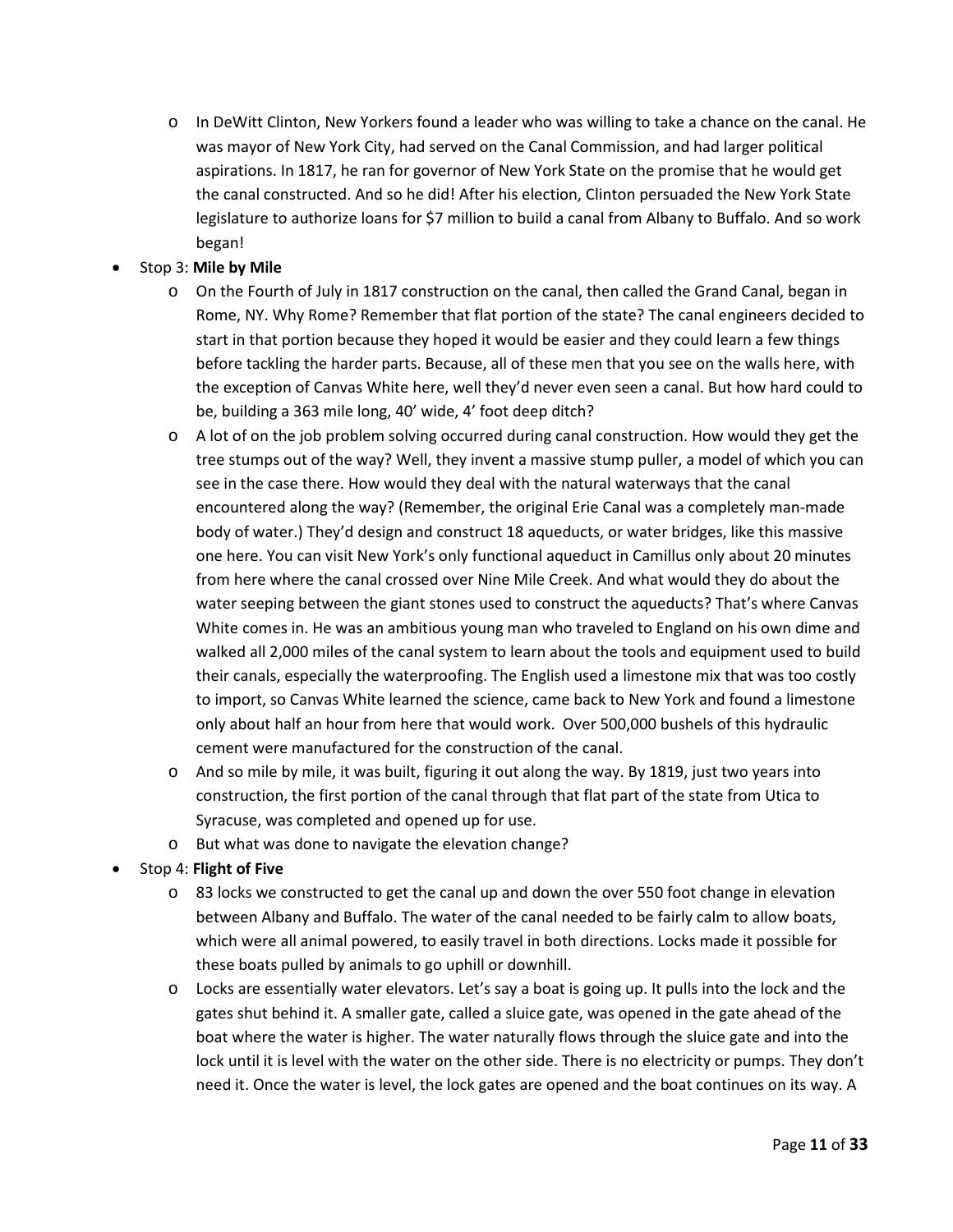boat wanting to go down can now enter that lock and the process is repeated, only this time the water flows out of the lock.

- o The last locks to be completed and actually the last thing completed for the whole canal was the Flight of Five in Lockport. This series of five locks in a row, like stairs, got boats up the 70 rise at the Niagara Escarpment. A problem that had to be solved in order when them to be constructed was that the stone was so hard, a blacksmith invented a new star-head drill bit that could make holes in the stone walls large enough to insert some of DuPont's recently created black power. There was not yet dynamite. The story goes that young boys were often used to light the black powder because they were slightly more nimble and quick, so they could better get out of the way. The canal is often romanticized, but it has a dark side too.
- o But with that, the canal was completed!
- Stop 5: **Grand Celebration**
	- o With \$7 million dollars invested and eight years of construction, the 363 mile long, 40' wide. 4' deep ditch was completed, and it worked! To celebrate, Dewitt Clinton, who was again governor of New York State, boarded a boat in Buffalo on October 26, 1825. Canons were fired off in succession all along the banks of the canal and the Hudson River down to New York City. Newsvia-cannon took only 90 minutes to travel from Buffalo to New York, which was pretty fast for news in 1825! The Governor's flotilla then took a 10-day journey to New York Harbor, which communities holding celebrations all along the way. When they made it to New York City, Governor Clinton poured a keg, which looked very much like that one although that is a replica, of Lake Erie water into the Atlantic ocean in what was called the "Wedding of the Waters."
	- o We're going to take a small break from the chronology to venture into the historic 1850 Syracuse Weighlock Building, which is, after all, the reason there is an Erie Canal Museum in downtown Syracuse.
- Stop 6: **Link Gallery**
	- o This space we call our Link Gallery, since it is a link from one building to the other. We use it for small changing exhibits, usually to showcase contemporary canal-related art. This display is… I can give you just a few moments to look around, and then we'll all meet in the next room.
- Stop 7: **Model of Weighlock Building Scale**
	- o This is a model of the Weighlock Building, showing what the weighing mechanism looked like. In order to pay back the loans taken out to build the canal, all boats that used it paid a toll. This weighlock building was not the first in Syracuse, but earlier weighlocks needed to be replaced because boats were getting larger. There were once seven weighlock buildings in New York State (Rochester, Syracuse, Utica, Albany, Troy, Waterford, and Oswego). There was no standard design for weighlocks, so each one was a little different, but only this one remains today.
	- o In order to assess a toll, the boats were weighed, as the name implies. Boats entered the lock chamber, which we'll head out to in just a moment, water was drained through a culvert under the city into Onondaga Creek a few blocks west of here, and the boat settled onto a wooden cradle attached by rods to a scale, much like that one, although that is not the actual scale used in the building. All boats were weighed empty at the start of the navigation season, so unloaded boat weight was subtracted from the measured loaded weight to determine the weight of the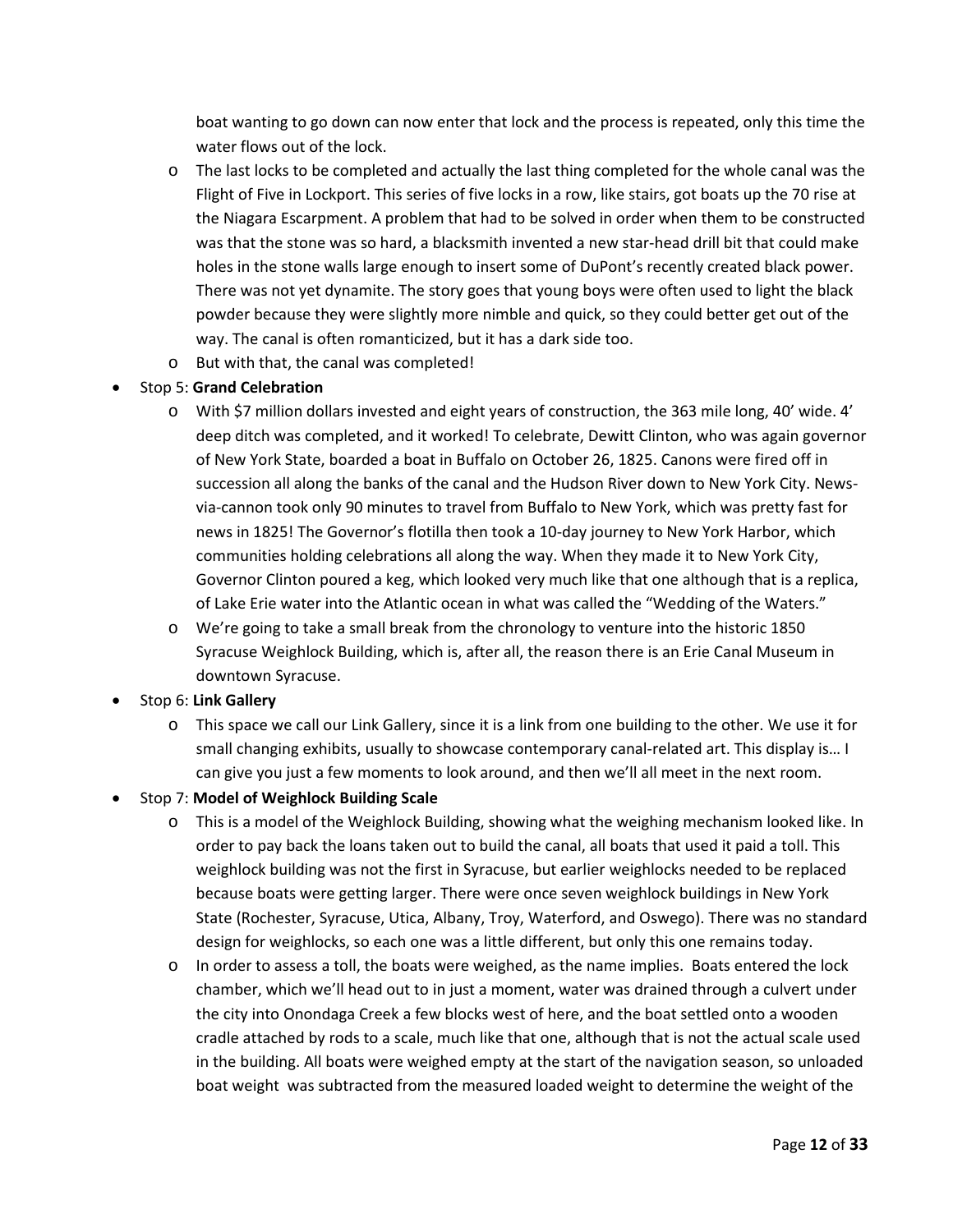cargo. The toll was then charged based on that weight, what the boat was carrying, and how far it was going. It took about 15 minutes to weigh a boat and the building operated 24 hours a day. If you are wondering whether anyone ever tried to cheat the system, the answer is undoubtedly yes, however, New York State still made more than enough money from the tolls to pay for the construction, maintenance, and enlargement of the canal.

- o In 1883, New York State stopped charging a toll on the canal. By this point, over \$121 million dollars had been raised in tolls. The canal system was now competing with railroads for business as well. The amount of tolls collected was not as high as it once was, and operating the weighlock buildings was costly. So, for those and probably more reasons, this building no longer needed to serve its originally intended purpose. It did, however, keep the weigh chamber space as an emergency drydock for a number of years.
- o New York State continued to use the Syracuse Weighlock Building, which is conviently located in the center of the state, as an office building. It served as the headquarters for the central division of the Department of Public Works until 1954. A portion of the New York State Barge Canal system was planned in this building and the interstate system that comes through Syracuse was planned out of this building. One of the last things planned before New York State moved its offices just across the street to the State Office Building was a design for interstate 81 that included a significant interchange right here. Perhaps the engineers wanted to look out their windows to admire their handiwork. This interchange would have led to the demolition of the Weighlock Building and Syracuse City Hall. City residents found out about this plan, and lead by the Junior League of Syracuse and the Canal Society of New York State, they got to work. Their numerous letters and phone calls paid off when plans for the interstate were changed and New York State gave Onondaga County the Weighlock Building for the express purpose of opening a public canal museum, which we have been since 1962.

### • Stop 8: **Clinton Square Painting**

o This painting depicts Clinton Square, which is just three blocks west of where we are right now. It still looks very much like this. Clinton Square was the center of the city, and purposefully built to be grand. The canal brought a lot of industry and money into the city, and therefore there were a lot of banks. In this painting alone, there are at least four bank buildings, all of which are still standing. Thanks to the Erie Canal, Syracuse was a bustling city.

### • Stop 9: **Uniquely Syracuse**

o The bustling nature of Syracuse made it possible for individuals like John Marsellus to become very successful. John came to Syracuse on a canal boat and decided he liked it enough to stay. He started his casket company in 1878, and a successful family run company for three generations, employing over 300 people at one time. The business is no longer open, but most recently, Nancy Reagan was buried in a Marsellus casket. But caskets were only one type of industry found in Syracuse. Traffic lights, typewriters, bicycles, loafers, washing machines, candles, and more were all manufactured in Syracuse. Syracuse had an incredible salt industry, that actually predated and helped pay for the canal. Around 1860, about 50% of the nation's salt came from Syracuse!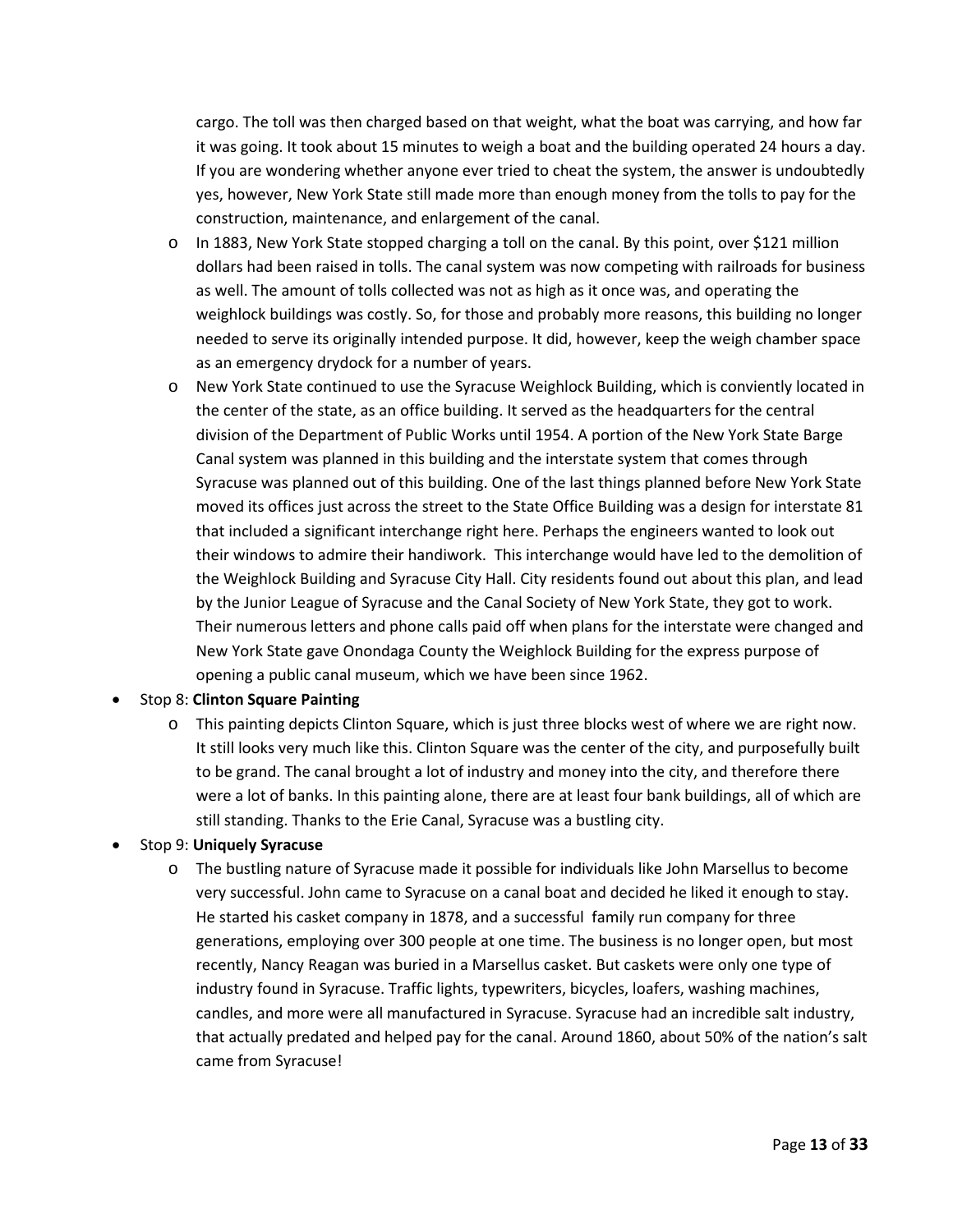- o With so many talented minds in canal communities, it's no surprise that the canal also served as a corridor for sharing ideas, making cities like Syracuse hotbeds for social movements, including women's rights and abolitionism.
- o We're going to head out into the weigh chamber now, passing the weighmaster in his office on our way. He would have been one of many employees, including a toll collector, engineers, and a canal commissioner. Make sure you wave to him on our way out.

### • Stop 10: **Frank Buchanan Thomson stern**

- o Just a few stops back we looked at the model of te Weighlock Building, not here we are, right where that cradle structure would have been.
- o The view from here is great for picturing what it might have looked like during the canal era. Imagine from here to the sidewalk across the street was water. And that one block diagonal road, that was water, too. Because where we are standing was actually the junction of two canals. The east-west Erie and the north-south Oswego Canals. The Oswego Canal was a 38 mile long canal that went from right here to Lake Ontario. It opened in 1828, by which point some of the War of 1812 bitterness had passed and the Erie Canal was already proving successful enough to take the risk of sharing the success.
- o Across the street where the sidewalk is is where the towpath would have been. You'll notice out mule and driver over there, waiting for the Frank Buchanan Thomson to finish being weighed. Look out the windows to point out where the Oswego Canal and towpath were. Mule drivers were often young boys, many of which were orphans. There is evidence that these orphans would spend the canal season hard at work as drivers, and then when the canal closed for the season, they would commit some sort of petty crime in order to spend the winter in jail. And when the canal opened again, they'd all be released. Work on the canal was grueling, so I am not sure which would have been better. All season long, these boys would work 6 hour shifts on the canal, and then have 6 hours off, during which time they'd need to care for the animals and themselves before starting another shift on the canal.
- o Which brings me to a quick point. How many of you know the famous Erie Canal song? "I've got a mule and her name is Sal, 15…" what? Miles? Actually, the original lyric to the song was "15 years." The song is about a mule driver who'd been working on the canal for 15 years, but those days were ending, as the towpath era canal was closing. At some point "miles" was switched in for years, I think because it is probably a more lovely word to sing, and so explanations for 15 miles have been superimposed on the incorrect lyric. 15 miles means nothing! The most common explanation is that's how long a shift was, but they were 6 hours, which could be more or less than 15 miles depending on what you encountered along the way. If you had to get through the flight of 5 at Lockport, you might not make it 15 miles, but through the flat Utica to Syracuse part, you might get even a little further. I don't consider "miles" wrong though. It's a folk song! It should adapt over time.
- o Our boat here is an example of a line boat, which would have been owned by a shipping line and carried both cargo and passengers. Traveling on a line boat was not luxury travel, however, as you'll see in the front passenger cabin. Packet boats were the more luxurious way to travel, as they were designed specifically to hold people. There were also bullheads like the Nathan Roberts there and lakers, which were both for carrying cargo. All of these boats, however, had a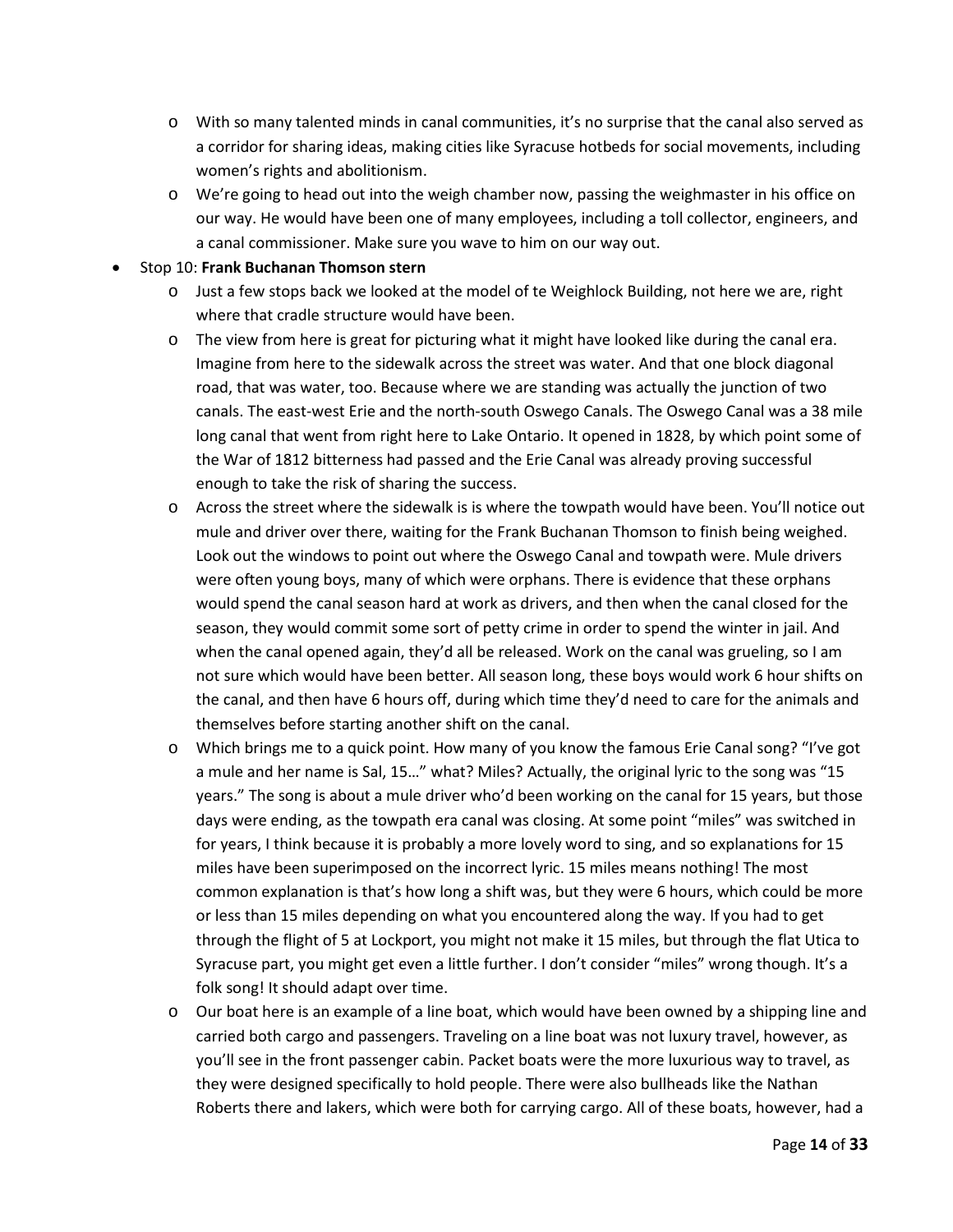crew quarter on them. Bat crews were often family who sometimes would live on these boats year round, docking in New York City for the winter.

 $\circ$  I'm going to give you a few minutes to walk through the boat, the crew quarters in the back, cargo in the middle, and passengers in the front. I'll meet you up front.

### • Stop 11: **Passenger Cabin**

- o Line boats like this provided transportation to many new immigrants to the United Stated during the canal era. It was a relatively inexpensive way to make your way west. It was up to the captain to determine how many people he'd cram into this space, but I imagine it wasn't comfortable. However, if you really needed a break from all of your new found friends, you could always hop off for a bit to stretch your legs. The speed limit on the canal was only 4mph, so the boat wouldn't get too bar away from you, and there's sure to be a line at the next lock.
- o We're going to head back in and pick up the chronology again. Remember, construction of the canal is complete, and the thing really works!

### • Stop 12: **Building a Bigger Canal**

- o The success of the Erie Canal led to a canal building boom , covering the state in a web of waterways. Some, like the Oswego Canal, were New York State projects, but many were private enterprises as well. They saw varying levels of success, but overall, the whole system was, at least for New York State, wildly successful.
- o Within a decade of the Erie Canal being completed, construction began to enlarge the canal to 70' wide and 7' deep. This process would, however, take about 30 years because of an economic depression. It was for what we call the Enlarged Canal that our weighlock building was built.
- o You can see the building here in these two photographs. This only looking from the Oswego Canal and this one looking east. Is that how you pictured it while we were standing on the boat?

### • Stop 13: **Mother of Cities**

o The thousands of boats bustling up and down the Erie Canal gave rise to the growth of cities. The Erie Canal was called "the Mother of Cities." Many small western outposts, like Syracuse, were transformed almost overnight by new industries, such as iron, steel, textile, cigar and beer. Nearly all of the major cities in upstate New York, Albany, Utica, Syracuse, Rochester, and Buffalo, can credit the Erie Canal for their growth. And beyond New York State, Cleveland, Detroit, Chicago, Milwaukee all owe the Erie Canal a thank you. New Orleans, however, perhaps lost its chance to become the country's most important port city and gateway to the interior. The Erie Canal proved easier to navigate than the Mississippi River.

### • Stop 14: **Light Up Map**

o But alas, but 1900 the heyday of the canal has ended. New York State, spearheaded this time by then-governor Teddy Roosevelt, thought perhaps what was needed was a bigger, better, modern canal system. Construction began on the New York State Barge Canal System around the turn of the 20<sup>th</sup> century, and it opened in May 1918. This brought an end to the era of the historic canal. Some places, like Syracuse and Rochester, paved over the historic canal to make way for automobiles, but there are still some places, including the nearby Erie Canal State Historic Park, where you can still see the old canal.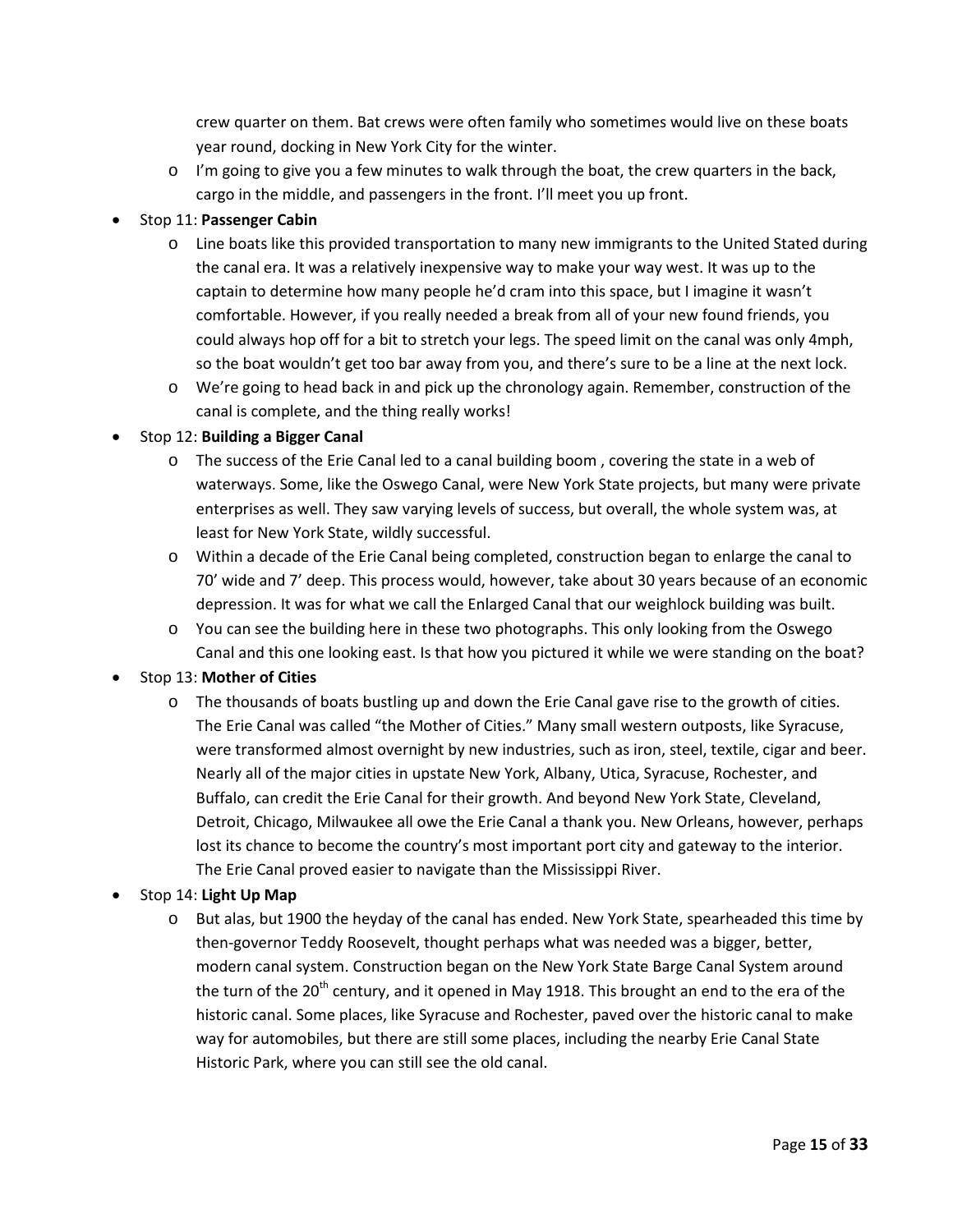- o But don't be sad that the you cannot see the canal here in Syracuse! The current New York State Canal System is still fully operational! You can still get anywhere you want, via water, from right here in central New York.
- o The original canal, which was once mocked as but now fondly called, Clinton's Ditch made way for the Enlarged Canal and the Enlarged Canal made way for the Barge Canal (today's New York State Canal System). There are two major differences between those historic canals the the current system: 1) boats are no longer pulled by animals! And 2) the current system is largely made up of canalized natural waterways rather than being completely manmade.
- o Today's Canal System (illustrate with lights) is used predominately for recreation, on the water and on land, but there is still commerce that moves along this historic waterway, including just last year giant beer fermentations tanks that were brought all the way to Genesee Brewing in Rochester via canal.
- o We've gotten a lot of the history out of the way, so now we're going to talk a little bit more about what it was like to live in a canal town.
- Stop 15: **Lobby**
	- o While we're here in the lobby, I want to point out the mural outside. It depicts a special canalside building called a double-ender. These buildings did not have a front or a back – just a canal side and a street side. Both sides were important for business, but the canal side also provided a place for goods to be delivered. You see those guys unloading good from a boat on to the second floor? Just down the block from here are some great examples of canal side doubleenders.
	- o Now we're going to head upstairs. Pay attention as we go up the stairs to see a to-scale illustration of the change in elevation across New York state. We're starting down here in Albany and heading up to Buffalo.
- Stop 16: **General Store**
	- o Canal towns, like Syracuse, we full of small businesses like your tavern, general store, post office, and theater. The tavern offered more than a barroom for many. It was a place to gather and exchange information, to meet people, and also to rent a room for the night. Without radio, TV, or the internet, the local tavern was vital. The general store was, in many ways, the center of community life. In addition to dry goods ranging from medicines to mousetraps, the store often housed the community's Post Office. The canal allowed for a greater supply of goods due to lower shipping costs. Unlike a modern day grocery store, however, the general store did not carry perishable items like meat and produce. For those you'd go directly to the butcher or farmer's market.
	- o We've talked some about how the canal moved both goods and ideas, but another industry to benefit from the canal was entertainment. The canal made it easy for performers to move from to town, performing in front of a new audience every night. Some large scale shows would even load cast, crews, and sets up on canal boats and perform in cities like Syracuse before debuting on Broadway in New York City.
	- o The canal really did touch every aspect of life in cities like Syracuse and even beyond. And while the canal played a monumental part in New York State's history, it is still playing a big part in the present, and will continue to play a role in the future. Right now we are in the middle of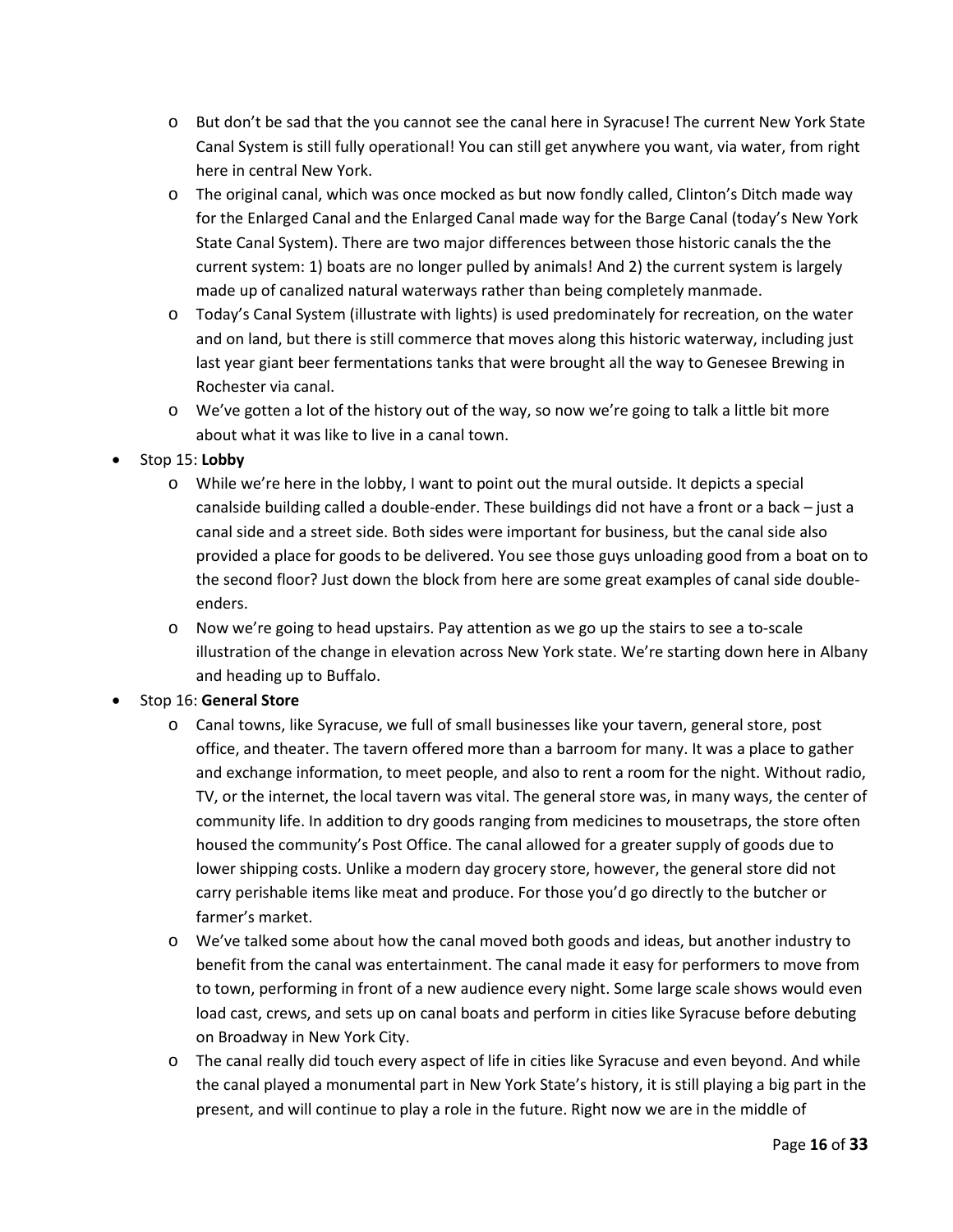celebrating the eight year bicentennial of the canal's construction and this year is the centennial of the Barge Canal opening. There is a lot of excitement and energy surrounding this historic waterway.

- o **IF THERE IS NO EXHIBIT IN THE WEIGHLOCK GALLERY**: I am so glad you chose to come visit and spend some time learning about the transforming effects of the Erie Canal. Please feel free to spend more time with the exhibits throughout the museum, especially the interactive displays downstairs. If you have any questions, I'm happy to try to answer them or tell you how to submit a research request on our website. And if you enjoyed your time today, a great way to support the Museum is by becoming a member, which you can do at the front desk, and then save 10% off all of your purchases in the shop. Membership has benefits for locals who want to come back for programs, but we have members who support the Museum from all over the country. But again, I want to thank you for spending your time with me, and I hope you'll come back to visit again soon.
- o **IF THERE IS AN EXHIBIT IN THE WEIGHLOCK GALLERY**: Our final stop is back into the Weighlock Building where we have our larger changing exhibitions.
- Stop 17: **2nd Floor Weighlock Gallery**
	- o This exhibit is...
	- o Before I leave you to look around, I want to thank you for spending some time with me today. Please feel free to spend more time with the exhibits throughout the museum, especially the interactive displays downstairs. If you have any questions, I'm happy to try to answer them or tell you how to submit a research request on our website. And if you enjoyed your time today, a great way to support the Museum is by becoming a member, which you can do at the front desk, and then save 10% off all of your purchases in the shop. Membership has benefits for locals who want to come back for programs, but we have members who support the Museum from all over the country. But again, I'm so glad you chose to spend some time today learning about the transforming effects of the Erie Canal, and I hope you'll come back to visit again soon.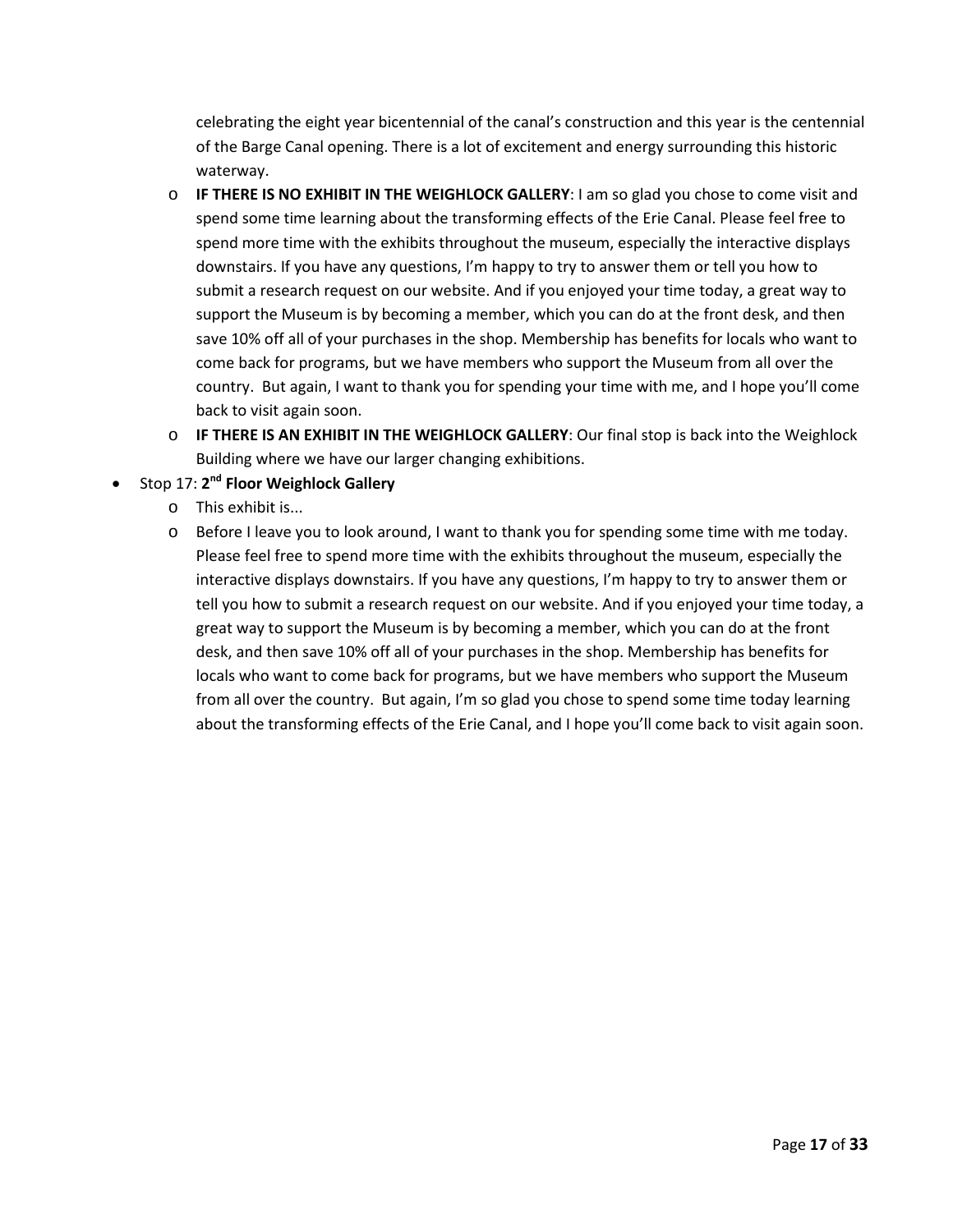# <span id="page-18-0"></span>Heritage Area Walking Tour

The Heritage Area Walking Tour is offered several times throughout the spring, summer, and fall. We would like to offer it more regularly as well. The tour is about a mile-long loop, starting at the Museum, circling through Clinton and Hanover Squares. It takes about an hour to complete. There is a booklet of historic images for participants to use during the tour.

### <span id="page-18-1"></span>**Outline for Heritage Area Walking Tour**

- Intro: Lobby
	- o Welcome
	- o Name
	- o Historic Tour
	- o Questions
	- o Erie Canal still operational
	- o Tour Route
- Stop 2: Mule & Driver statue
	- o Erie Canal in Syracuse Brief Overview
		- **Dened in 1825**
		- By 1820, 94 miles from Montezuma to Utica open
		- Quote from Onondaga or Reminiscences of Earlier and Later Times, by Joshua V. H. Clark, A.M., 1849, "The first packet-boat on the canal, named the Montezuma, arrived at Syracuse on the 21st of April, 1820. […] Its arrival created great excitement; hundreds of anxious spectators lined the banks of the canal, to witness this mighty wonder. This practical illustration of the benefits of canal navigation was not without its use. It hushed the hostility of canal opponents, and subdued the fears of the more timorous; visionary theory yielded to simple fact, and wild speculation to the test of experiment."
	- o Syracuse population before canal: 250 people, by 1900, over 100,000
	- o Weighlock Building history
		- Greek revival
		- **All materials locally quarried and produced**
		- **Purpose**
		- Stopped in  $1883 $121,461,871$  collected
		- **Headquarters for Barge Canal**
		- **Deap Form State Engineer & Surveyor**
		- **•** Department of Transportation
		- Once 7, now 1
	- o Mule Statue
		- Tow path
		- **Mule drivers**
	- o Junction
		- **Busy Syracuse**
		- Major north/south {Lake Ontario} and east/west "highways" of the time
		- **EXECH** Change bridge for mule team to change sides of canal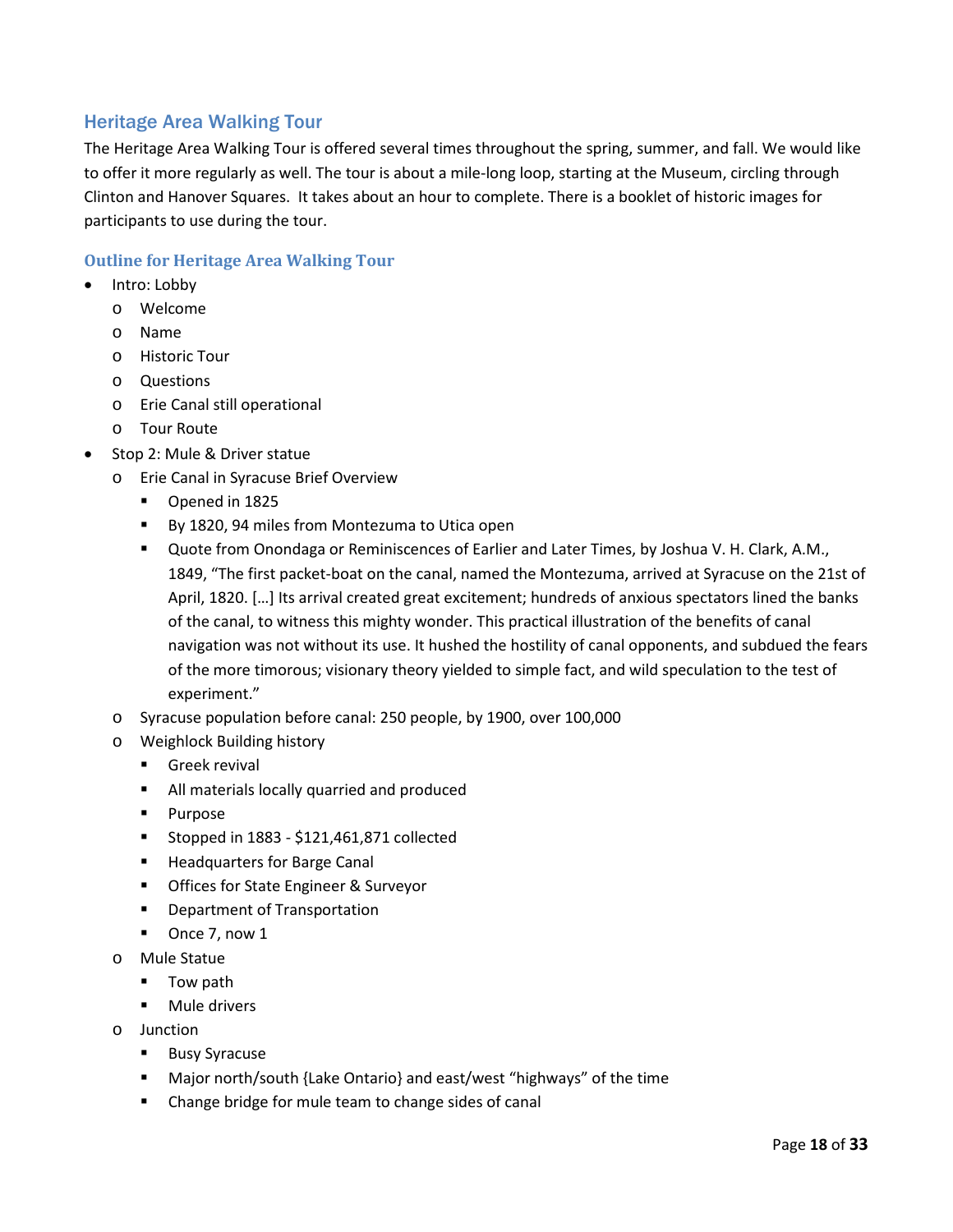- Collected more tolls
- **Banks**
- Stop 2: Erie Boulevard & South Warren Street
	- o Double-enders
		- **Store fronts on both sides with product moving in and out**
		- **Swung into rear of building from boats**
		- **Photo is from West Street, but shows the concept**
	- o Arterie
		- Collaboration with PATF
		- **Public art tribute to the Erie Canal**
		- Aims to celebrate the historical relevance of the canal
		- **Two block stretch**
		- "becomes water again through the modern application of blue paint"
- Stop 3: Clinton Square at Night Mural in bank parking lot
	- o Mural
		- **Picture for some reference**
		- **Murals popular along the canal**
		- **Corky Goss** 
			- Local
			- 25 across state
				- ♦ Outside the Museum and staircase
			- Took a year to complete because teller window
	- o Third National Bank
		- Medina Sandstone=NYC brownstones
	- o Salina Street
		- **Main drag for some time**
		- **5** different bridge
			- Picture shows final lift bridge
				- ♦ Stationary, swing, lift
			- Lift bridge explanation
			- Boats had right of way
			- Warren Street had required by fire dept fixed bridge
			- About a bridge every mile, over 300 bridges, many were only pedestrian
- Stop 4: Exposed canal walls on west end of Clinton Square
	- o Canal Walls
		- **Located on North Side, 2 spaces excavated to expose walls of the canal**
		- **•** Onondaga Limestone
			- 4 mph speed limit
		- Clinton Square wide waters
			- Original canal (Clinton's Ditch) 40' x 4', enlarged canal 70' x 7'
			- Packet Dock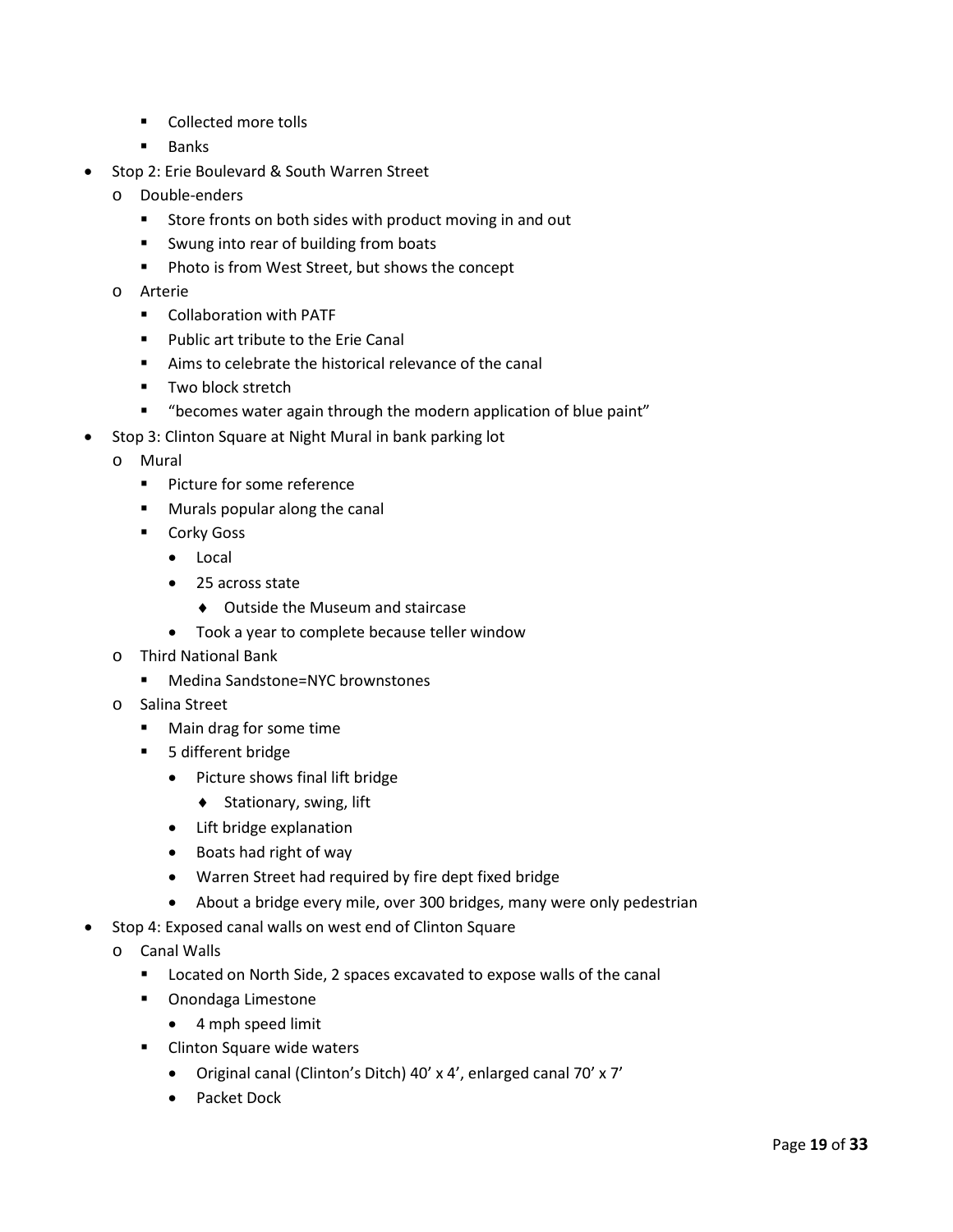- ♦ Packet Boats carried people
- Clinton Square cluttered with Cargo
	- ♦ First farmers market
	- ♦ Peddlers' carts, Hawkers, Street entertainers
- 1910 Dedication of Soldiers and Sailors Monument
- o Gridley Building
	- 1867, Onondaga County Savings Bank (moved 1897)
	- **Figur-sided clock cities official time piece for many years**
- o Syracuse Savings Bank
	- **1876, Joseph Silsbee, Italian stonecutters**
	- **Tallest Building, 170' tower**
	- City's first passenger elevator, 10 cents
	- **Photos looking each direction**
	- **Boat pulling into weighlock**
	- Back towards West
- o Third National Bank
	- **EXECUTE: Archimedes Russell**
	- **e** erected in 1885
- o Clinton Exchange
	- **1928 Post Office and Federal Building**
	- Designed with Canal in mind, but canal gone by opening entrance added on Erie Blvd.
	- **1985 Office Building (renovations with care)**
- o Jerry Rescue
	- **Hothed for abolitionists**
	- **Fugitive slave act**
	- $-1851$
	- **E** Jerry captured freeman held at police station
	- **EXP** Crowd of Syracusans broke open door, rescued Jerry, sent to Oswego
- o Several Redesigns
	- Canal to Parking Lot to Reflecting Pond
	- 2001 return to former glory
	- **Reflecting pond**
	- **Many old activities back** 
		- Farmer's market
		- Ice skating
- Stop 5: Hanover Square
- o Hanover Square
	- **First shopping district**
	- Right off canal
	- **Renovation 1981**
	- **1820s collection of shops called Hanover Arcade, name stuck**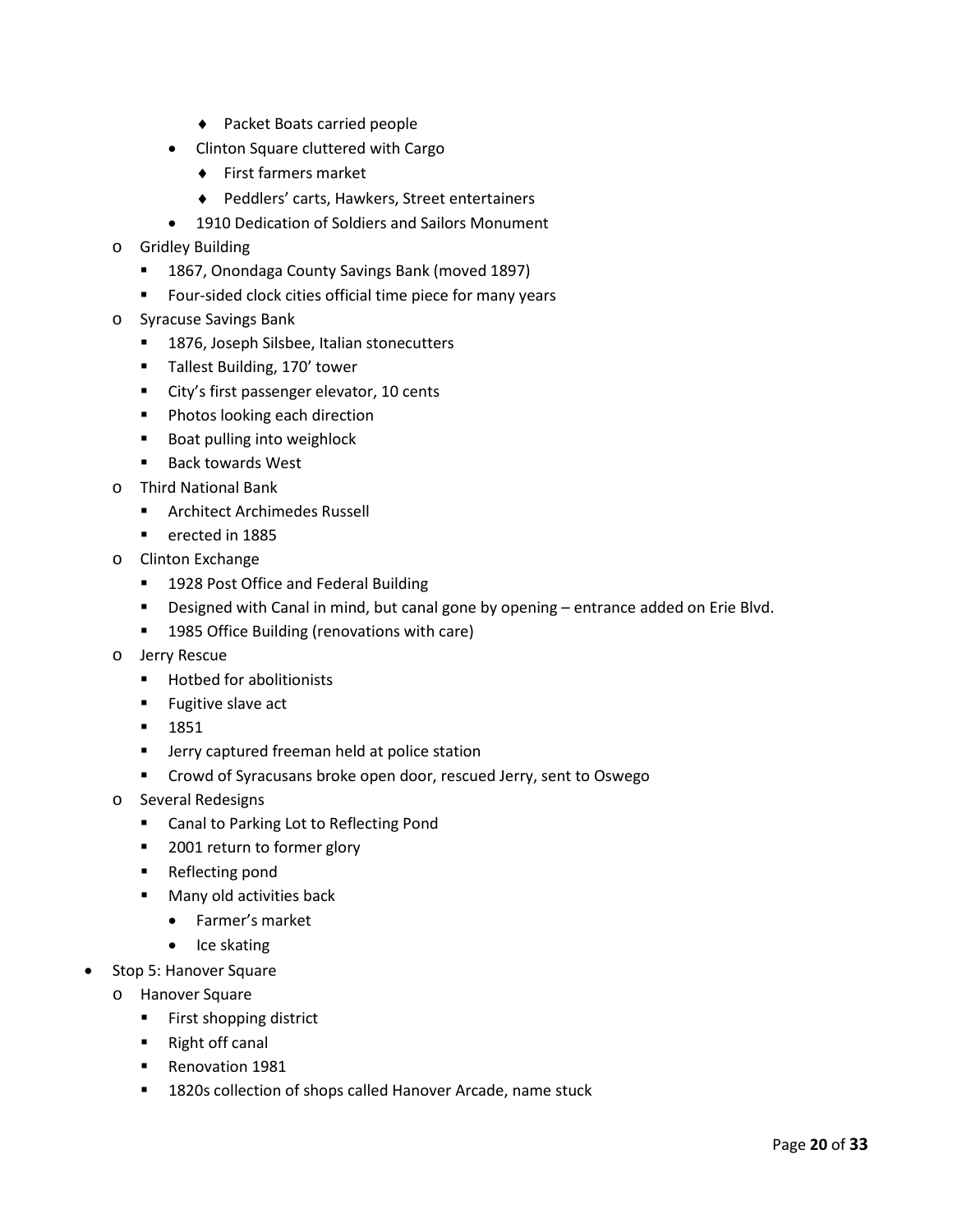- **The triangular shape of the square was formed in the early 19th century when the city's new grid** street system was superimposed on the diagonal route of the early Genesee Turnpike Historic Erie
- o Gere Building, 1894, bank
	- Charles Colton, architect
	- **Exected in 1894**
- o Bank of Syracuse, 1896
	- $\blacksquare$  built in 1896,
	- designed by Albert Brockway
- o M&T, Onondaga Savings Bank, 1897, first steel frame structure
- o Phoenix Buildings
	- 1834, oldest in Syracuse
	- Build after fire (hence name)
	- **-** Double-enders
- o Underground restrooms demolished in 1962
- Stop 6: Water St. and Montgomery outside of Locktender's Garden
	- o Wide waters for boats to get into weighlock
		- o City Hall
			- Charles Colton, 1892
			- **•** Onondaga Limestone
		- o Story of saving museum and city hall
		- o Museum 1962
		- o Opened doors Oct. 25, 1962
		- o 55 years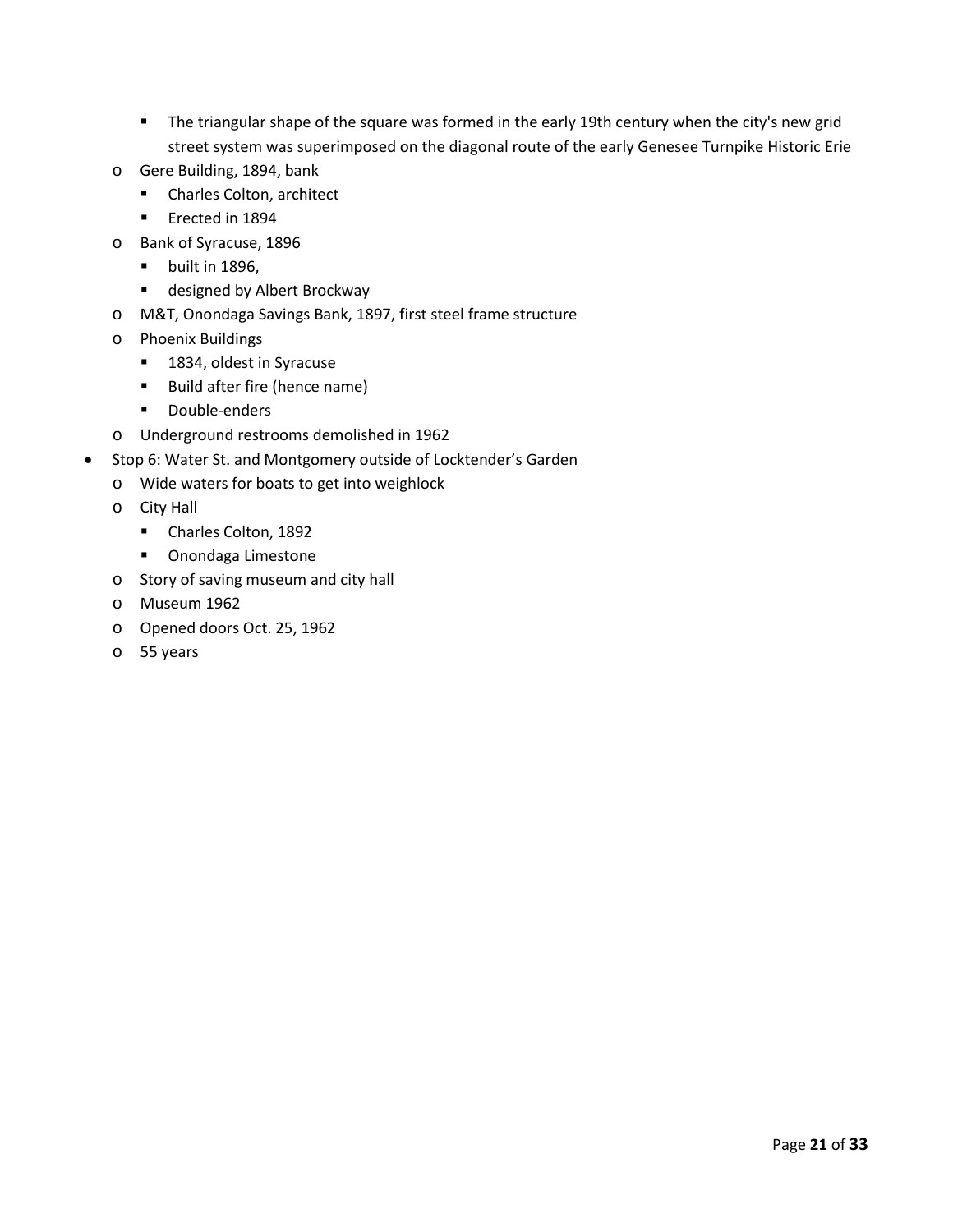# <span id="page-22-0"></span>**Sample Narrative for Heritage Area Walking Tour (Pending)**

Available soon! Once it is completed, it will be added to the docent manual.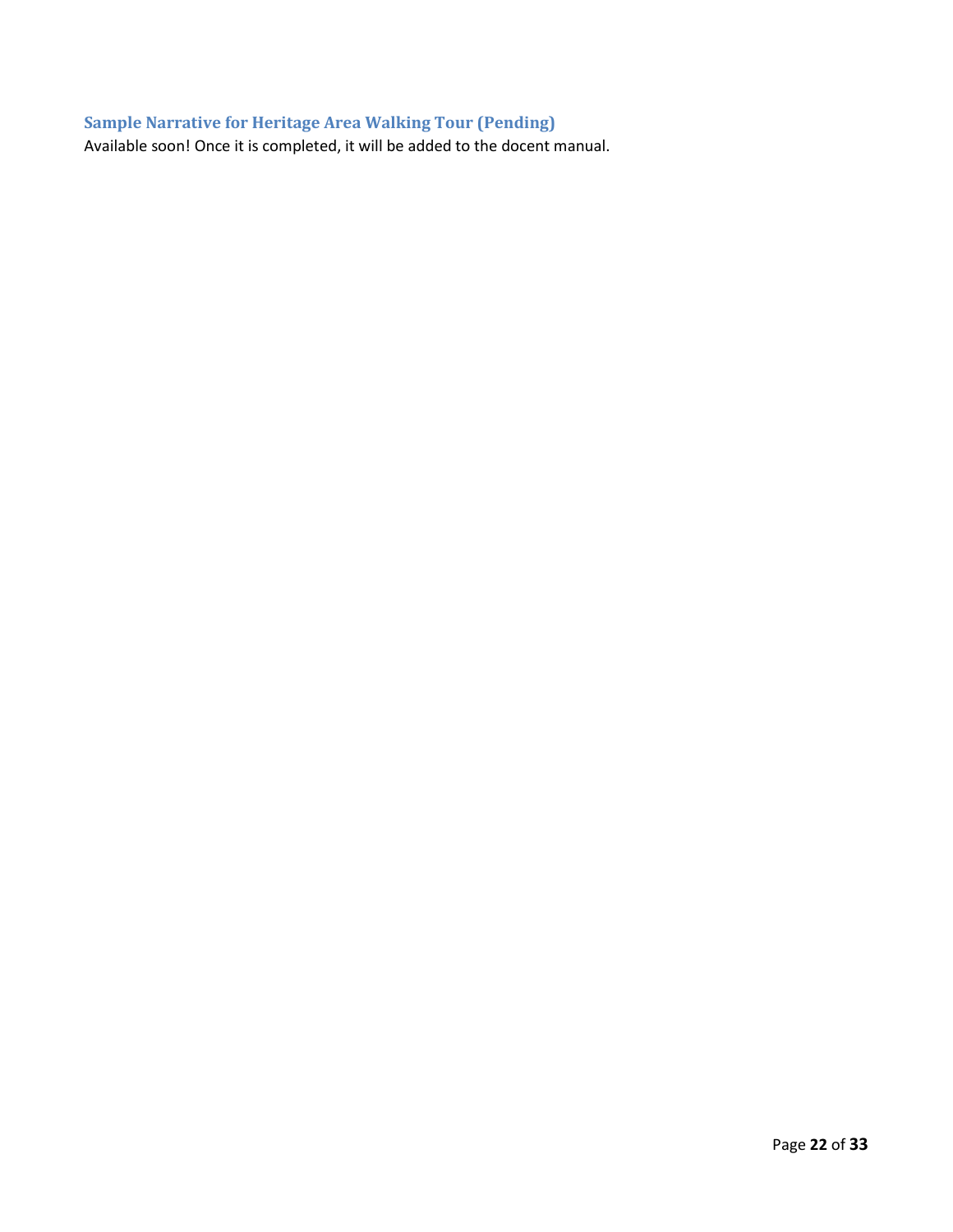# <span id="page-23-0"></span>School Tours (Pending)

We are working on new school experiences for middle and high school aged students. Once they are completed, we will add them to the Docent Manual.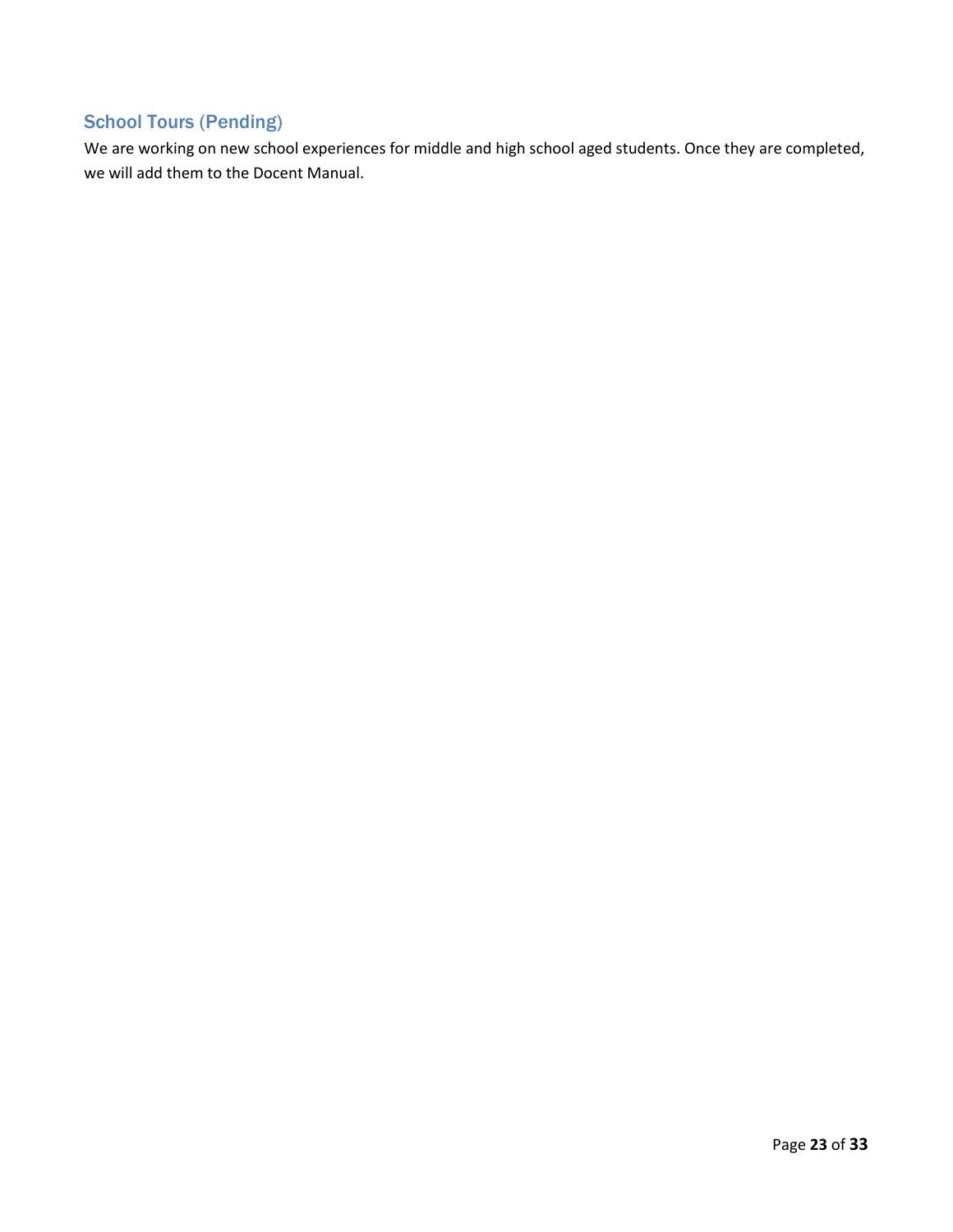# <span id="page-24-0"></span>**Resources**

## <span id="page-24-1"></span>The Erie Canal

As early as the 18<sup>th</sup> century, Americans realized that their country lacked the important resource of an inland waterway. America was expanding and moving westward and needed an inexpensive and direct route to the western part of the country. Stage coach travel, which was dangerous and tiresome, was the only means of transportation until the idea of a canal was sparked.

New York State was one of the few places that could accommodate a westward waterway. The Mohawk Valley provided one of the few natural passes in the Appalachian Mountain chain, but the Mohawk River itself was dangerous and had unpredictable water levels. This required travelers to go through a series of boat changes and wagon trips to avoid low water and rapids.

In 1815, Dewitt Clinton, former mayor of New York City and nephew of George Clinton, New York's first governor, wrote a memorial supporting the canal. He also decided to make the canal proposal his theme for his campaign for governor. The canal proposal passed, and the planning began.

In 1816, the New York State Legislature appointed five canal commissioners to orchestrate the canal project. In that same year, President Madison vetoed the bill which would have supplied federal funds for the Erie Canal. Funds were raised through efforts in New York State, and on July 4th, 1817, ground was broken in Rome, New York. Eight years later the entire 363 miles of the canal were completed.

### <span id="page-24-2"></span>**Facts to know about the Erie Canal**

- A canal across New York had been discussed since the mid-1700s.
- Serious consideration began when James Geddes received funds from the legislature to do a canal survey in 1808.
- Travelling across New York (Albany to Buffalo) by roads took four to six weeks. After the Erie Canal was built, travel time lasted only six to eleven days.
- Salt produced in Syracuse in 1788 (little more than an encampment at the time) cost \$6 / barrel to ship by land to New York City. After the EC, a barrel of salt cost 60 cents to ship.
- In 1817 Dewitt Clinton was elected governor, and canal construction was authorized.
- Digging started on July 4, 1817, near Rome where the ground was level and soft. At the end of the year 15 miles had been constructed, 40 feet wide at the top, 28 feet wide at the bottom, and 4 feet deep.
- In spite of an 1808 federal report calling for support for transportation, the EC was built with no federal funding. New York State financed, built, and owned it.
- From 1817 until 1825 the state spent \$7,143,789.66, built 363 miles of canal and towpath, 83 locks, 18 aqueducts, and almost 300 bridges. The towpath was 10 feet wide. Total rise and fall of the route west was 568 feet.
- Bridges were most commonly constructed so that farmers whose lands had been divided by the EC could cross the canal and work their land. The bridges were built low to save construction costs, hence the famous, "Low bridge, everybody down . . . ."
- Major engineers were Benjamin Wright, oldest and most experienced; James Geddes, who had particular success with mechanical structures; and Canvass White, Wright's former assistant who, in 1818, discovered a source for the limestone that was used in hydraulic cement, a cement product that set up under water. Since the discovery of this limestone, hydraulic cement was used in all Erie Canal construction. (NOTE: Canvass White did not invent hydraulic cement.)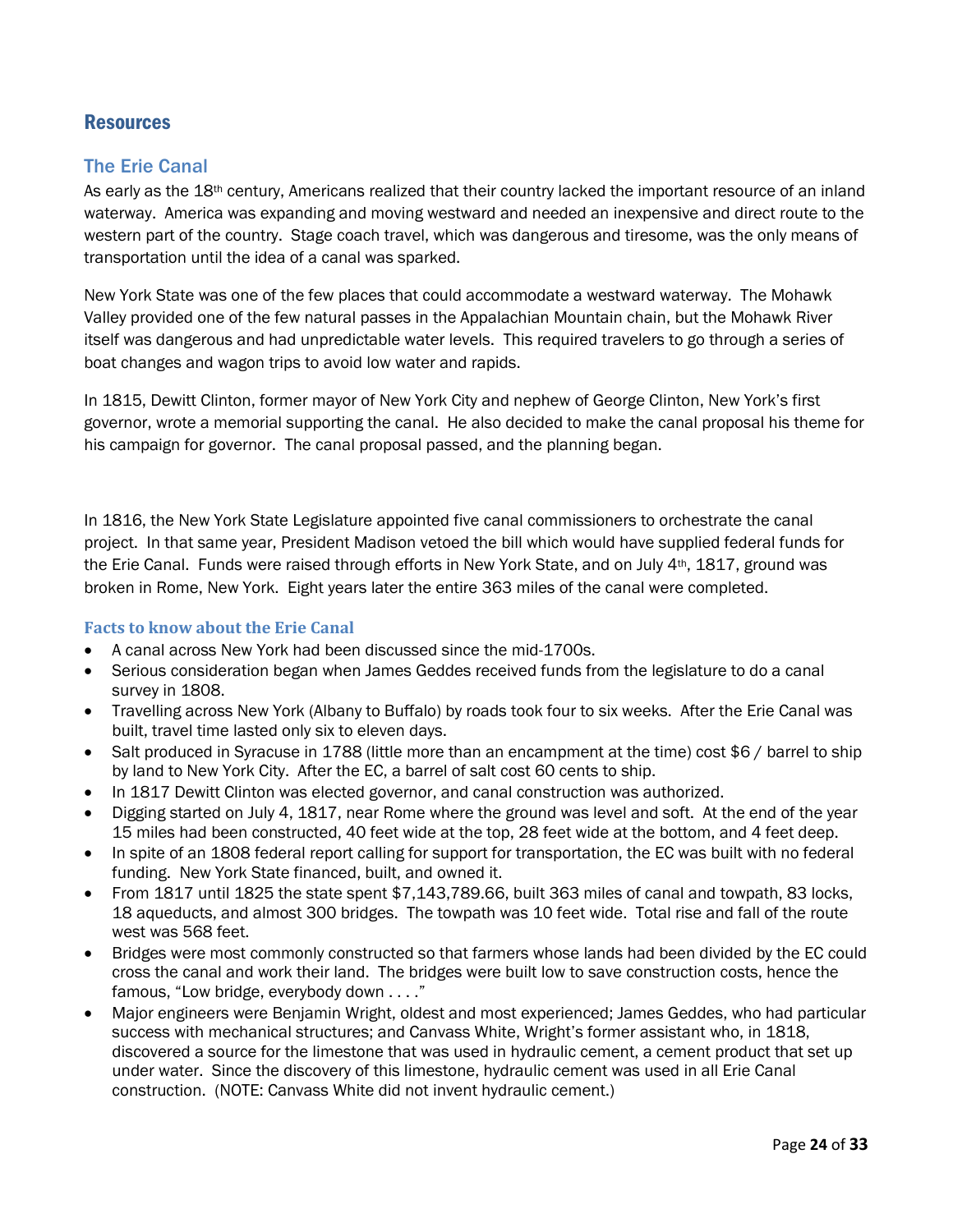- Builders were primarily small contractors who agreed to build a certain length of the canal, to specifications, for a certain price. Irish immigrants made up roughly one fourth of the work force, the remaining three quarters were reported as "born among us," i.e. born in American.
- Boats used each section of the EC as it was completed; they did not wait until the EC was completed in 1825. The first boat operated out of Utica in 1819.
- In 1826 the canal was open and operating from late February through early December. Freezing cold weather necessitated closing the waterway each winter.
- The Erie Canal reduced freight costs from \$90 \$125 per ton to \$4 per ton in 1835.
- In order to pay off the \$7 million construction cost, the state charged tolls, just as was done to pay off the thruway system. Seven weighlocks were constructed to collect the tolls. The Erie Canal Museum, site of the last remaining weighlock, is located in the 1850 Weighlock Building.
- Total tolls collected at the end of 1882 were \$121,461,871.09. With construction costs (original and first enlargement) of \$78,862,153.89 and repair, staffing and toll collection costs of just under \$30 million, the Erie Canal actually turned a modest profit. The tolls were abolished in 1883.
- Canal boats were pulled by horses or mules. Horses were considered more stylish and used for packet boats carrying passengers. Mules were preferred for line boats hauling freight because they were harder to spook and they would not drink contaminated water. Because they were more sure-footed than horses, mules had an easier time going from on-board stables to the canal path without mishap.
- The legal speed limit on the canal was four miles per hour. A line boat could average about two miles per hour on the canal, while the packet boats were able to travel at the canal speed limit. The speed limits were imposed to keep wakes from the boats to a minimum to avoid washing away the banks of the canal.
- Soon after the canal was opened, it was evident that it needed to be bigger. The first enlargement of the canal took from 1825 to 1832, with the second enlargement dragging from 1837 to 1862. After the completion of the second enlargement the new dimensions were 70 feet wide at the top and 52 to 56 feet wide at the bottom, with a depth of 7 feet.
- The original Erie Canal was such a success that it sparked construction of nine additional, lateral and branch canals between 1825 and 1836. They were not all such financial successes, but they served to open up the state to the south and north of the Mohawk River Valley.
- At the turn of the century ideas were proposed for what is now the Barge Canal system. Construction began in 1905, navigation began in 1918, and it remains in use today.
- The dimensions of the Barge Canal varied with its geographical location. Through earthen sections it was 123 feet wide at the top, and 75 feet wide at the bottom, with a depth of 12 feet. Through rock it was 94 feet wide; and in river sections channels 200 feet wide were dredged. The depth of the canal was increased to 14 feet at a later date.
- Technological development and extensive use of rivers and lakes meant that the Barge Canal diverged greatly from the route of the old Erie Canal.
- Standard lock size on the Barge Canal is a minimum of 338 feet between gates.
- In 1917 navigation was officially ceased on the enlarged Erie Canal, marking the end of Erie Canal use.
- Many sections of the Erie Canal were filled in using anything that could be found. Old canal boats and soda ash from Solvay Process are two examples of filler. The section of the canal running through downtown Syracuse, in front of the Weighlock building, was filled in 1922.
- The Locktenders Garden on the west side of the building combines a kitchen garden with apothecary herbs and flowers. The Erie Canal Museum invited the Syracuse Garden Club to create a typical locktender's garden. Raised beds and barrels contain popular, typical 19th century flowers such as hollyhocks.
- The life size bronze sculpture of a mule and mule driver was commissioned in 1987 by the Eire Canal Museum to commemorate its 25th anniversary. The sculpture, created by Tom Tischler, stands on the site of the canal towpath, across from the museum's 1850 Weighlock Building.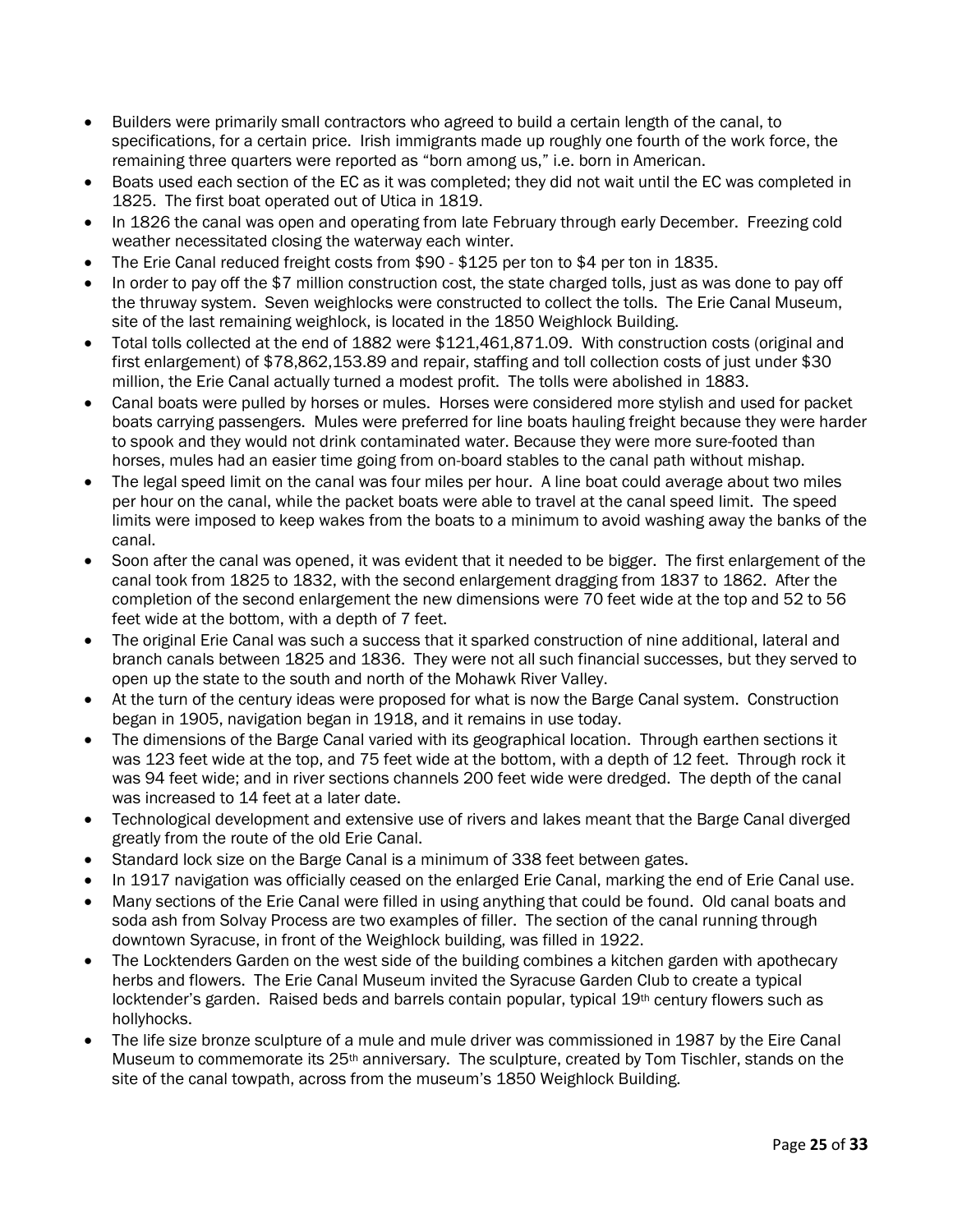### <span id="page-26-0"></span>**Travel Facts about the Erie Canal**

- The first boat on the canal was the Chief Engineer of Rome, operating out of Utica in 1819.
- By 1825 there were over 13,000 boats using the canal. Over 4,000 passengers passed through Utica in 1825.
- In the 1820's, packet (passenger) boat fares were as low as 4 cents per mile and included board of 3 large meals a day, or 3 cents per mile without board. Line boats (passage and freight) charged one third less, or about 1.5 cents per mile.
- Travel time across the state was cut from four to six weeks by land to six days by canal boat. Packet boats traveled four miles per hour (the speed limit). Repair scows, also called hurry-up boats, could go as fast as ten miles per hour.
- Shipping costs dropped to \$4 per ton on average in 1835.
- Traffic jams occurred at crowded locks, and battles erupted over which boat should lock through first.
- Eastbound boats generally carried freight; westbound boats carried more passengers.
- The quick packet boats carried only passengers and hand luggage and were not the primary vehicles for emigrant families heading west. Emigrant families traveled on line boats which carried cargo and passengers and allowed livestock, household goods, and other possessions to be brought abroad.
- It is estimated that in 1845 there were 4,000 boats with 25,000 men, women, and children working on them.
- Crews numbered from two to six. A company-operated packet boat might have two steersmen, a cook, a deckhand, and two drivers working alternating six hour shifts. Steersmen's wages were about \$20 a month with room and board.
- Boats were usually pulled by teams of two or three mules. Horses were used, but mules were much more common as they were sturdier and more sure-footed.
- Drivers walked with the mules/horses on the towpath. Pay was \$12 a month for a grown man, \$10 a month for a boy. The difference in pay between adult drivers and boys led to exploitative and sometimes abusive child labor. The work day was two, six hour shifts, rain or shine.
- Boats were steered with an extremely large rudder. The responsibilities of the steersmen included: counteracting the tendency of the team to pull the boat into the bank; maneuvering when overtaking a slower boat, being overtaken by a faster one, or meeting a boat headed in the opposite direction; locking through.
- The towpath ran on one side of the canal so when boats were headed in different directions; or were overtaking one another, great caution had to be used and rules were established to deal with the difficulties. The westbound or slower boat, depending on the situation, would pull over to the nontowpath side of the canal, stop its team, and drop its line. The eastbound or faster boat would then pass over the dropped line; and, once clear, the stopped boat could pick up its line and resume travel.
- During the winter months the canal was drained for repair. Boats and people either wintered in canal towns, where the boats would rest on the bottom of the drained canal, or in flotillas in New York or Buffalo, where the boats would be tied together forming huge groups in the harbors.
- In 1846 the cost of shipping a 216 pound barrel of flour from Buffalo to Albany was 64 cents; from Albany to Buffalo it would have been approximately 85 cents.

### <span id="page-26-1"></span>**Typical Canal Boat Styles**

- Line boats were slower than packets and often ran only during daylight, with 50-60 miles per day a typical rate.
- Packet boats were long narrow boats which carried only passengers and hand luggage.
- Lakers were canal freight boats with tight holds for carrying grain. They could be lashed together and towed by steamboat for use on the lakes.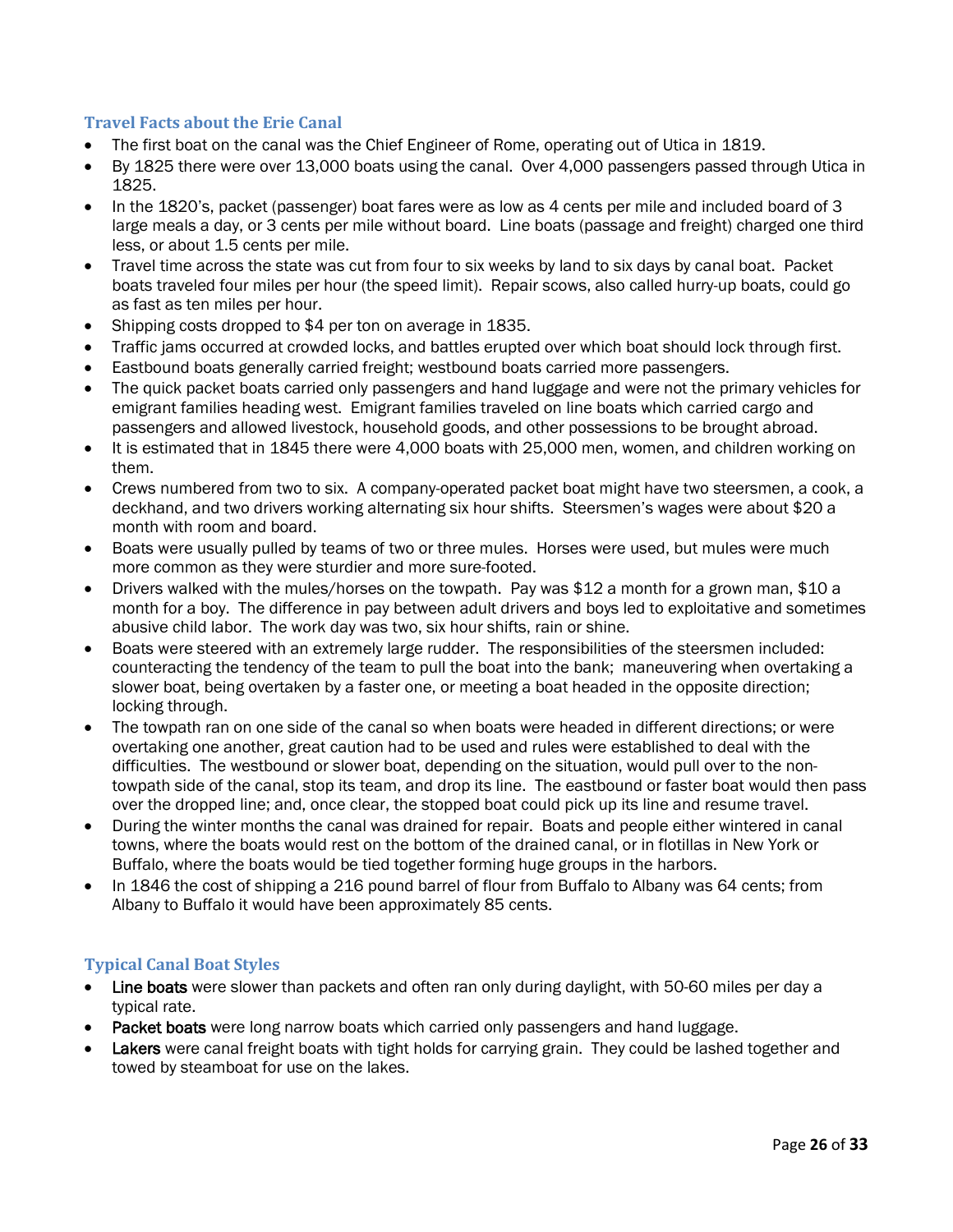- Bullheads were well built boats much like the lakers, but with a forward stable and a cabin-like cover running the full length to protect the cargo. It was one of the most expensive boats to build and was used for cargoes requiring an absolutely dry cargo hold, such as flour and grain.
- Scows were flat- bottomed canal boats with squared off ends, used for hauling bulk items such as lumber.
- The Frank Buchanan Thomson Line Boat This reproduction line boat in the museum's weighlock chamber was named for the late Frank Buchanan Thomson, the founding director of the Erie Canal Museum. He served as director for 14 years.

### <span id="page-27-0"></span>**Facts about the Frank Buchanan Thomson line boat**

- The Frank Buchanan Thomson is 65 feet long and 14 feet wide, and would draw3  $\frac{1}{2}$  feet of water. It is a waterline model of a line boat, which means it is an accurate representation of a canal line boat from the waterline up. Boats were both smaller and larger, but the common size for a boat was 80 feet by 14 feet.
- The crew's quarters, located in the stern, was the area where crew members would have slept, eaten meals, and relaxed aboard the boat. The cook prepared the meals and the captain kept his log in the crew's quarters.
- The cargo hold, located midship, is a dark or dimly lit area where the cargo was stored. In the FBT the cargo hold is filled with 13 display cases which illustrate the growth of Syracuse from swamp to city.
- The forward cabin, located in the bow or forward section of the boat, housed the passengers. On average, 25-30 people could be accommodated in the forward cabin.
- The two sculptured figures in the forward cabin capture the dangers and difficulties experienced by immigrants to America.
- The figures, Ruth O'Neill and Fredericke Brunhuber, represent two of the largest immigrant groups which came to America during the 1800's – the Irish and Germans, respectively. Their stories, as explained in the letters on the trunks, are fictional but are based on typical situations immigrants would have faced in the time period.
- The figures were created by Ivan and Elliot Schwartz of New York City, who have designed and constructed such figures for many years. They use a plastering process which involves a body cast and the construction of clothing to assure historical authenticity.
- The boat itself was constructed by JD Taylor Company of Syracuse, based on the design plans and specifications provided by the Erie Canal Museum. Underwater archaeological studies as well as extensive research by canal boat expert Dr. Robert Hager were used when designing the boat.
- The color scheme for the boat was taken from a  $19<sup>th</sup>$  century print of a canal boat. Boats were painted in a variety of colors.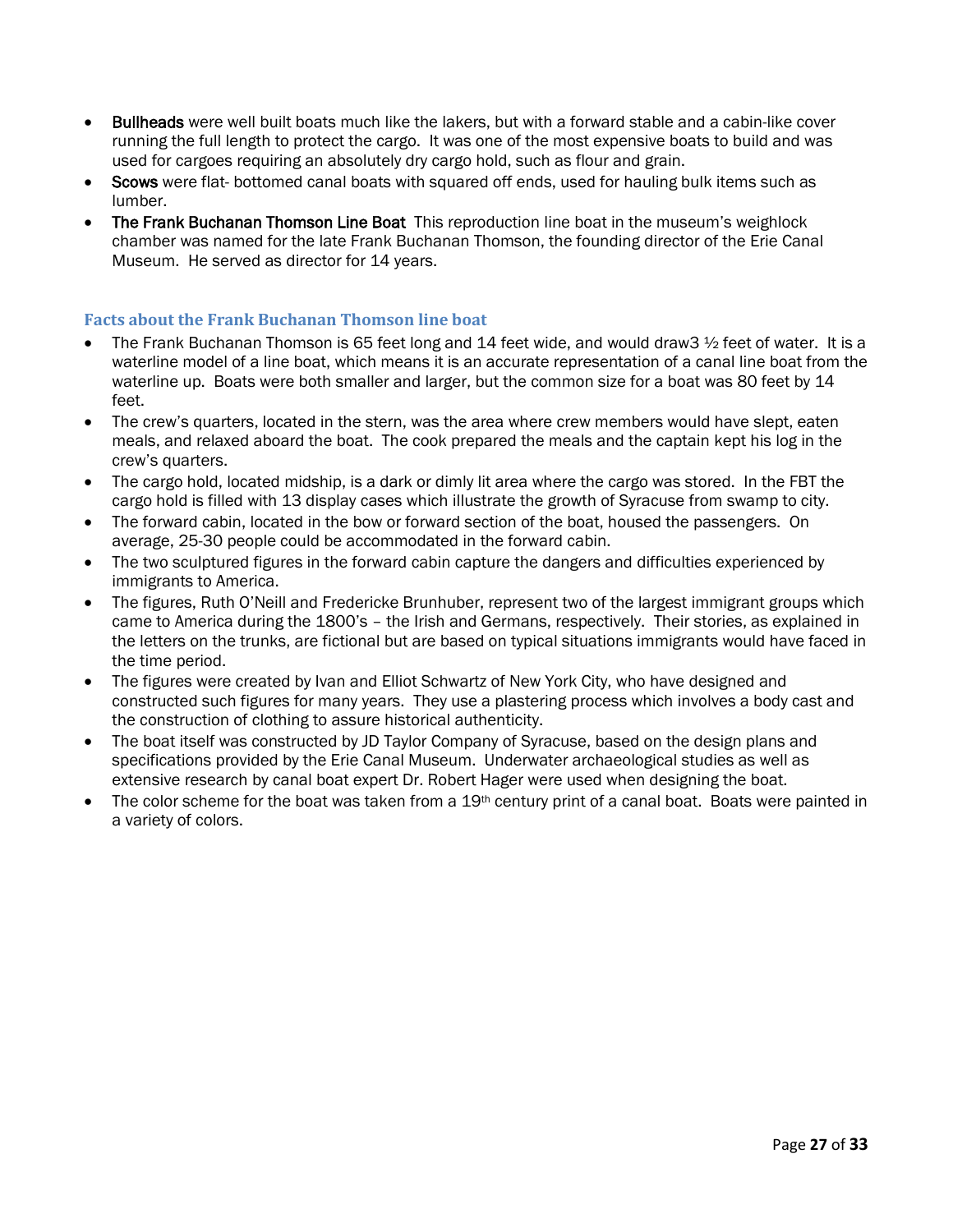# <span id="page-28-0"></span>A History of the 1850 Syracuse Weighlock Building

From 1825 until 1850, the Erie Canal was the principle means of transportation for both people and produce between New York City, Central New York, Lake Erie and the West. The advent of the railroads in the middle of the 19th century tended to reduce traffic on the canal but this did not lessen the importance of this manmade waterway. The canal remained extremely influential to the development of upstate New York and the mid-western states.

A tariff was charged to the canal boatman, according to the weight of the boat's cargo. This was the main source of revenue for payment of debt, service, maintenance and profit to private investors. At seven points along the canal, large scales were built on which the boats were weighed to determine the amount to be charged. These scales were housed in "weighlock" buildings. The sole surviving example of these seven structures is located on Erie Boulevard in Syracuse, New York.

During the 19th century boats would enter the Syracuse weighlock chamber to be weighed. The present day east and west walls of the lock chamber were not there; the structure was open to allow the boats to pass through. Once the boats were inside, the chamber functioned similar to a lock. Water was routed out through a culvert, and the boat was left to rest on a cradle of scales. State workers inside the building read the scales and calculated the tolls which were used for canal maintenance and construction. Water was then allowed back into the chamber, the lock gates where opened, and the canal boat could continue on its journey on either the Erie Canal or the Oswego. New York weighlock buildings were located at the ports of Rochester, Syracuse, Troy, Albany, Utica, Oswego, and Waterford.

In 1882, the canal had paid for itself in tolls. The State of New York, also aware of the economic competition with the railroads, stopped charging tolls on the Erie. Although tolls no longer were collected, the Weighlock Building stayed open for canal use; the lock gates and scales remained until the 1890's. The weighlock chamber served as an emergency dry dock for boat repairs, and the building served as the State Headquarters for Engineers of the Middle Division. (See the Weighlock Building Personnel section on page\_ for a description of the divisions of the canal.)

In 1903, the Barge Canal Referendum was passed, and the building became the headquarters for the construction of the Barge Canal in Central New York.

For several years the Canal Society of New York State and others fought to save the only remaining weighlock building. Their efforts paid off, and on October 25, 1962, the Erie Canal Museum was opened to the public.

### <span id="page-28-1"></span>**Facts about the Weighlock Building**

- This weighlock building is the third weighlock built in Syracuse. The first building used hydrostatic displacement, (See description below) and was not enclosed in any way. The second had a cradle scale, and the limited enclosure with the pillars around the lock section. The third building, today's version, also had the cradle scale mechanism, but the second story was added over the weighlock. Greek revival architecture dates back to 1850, the end of the first enlargement of the canal.
- Tolls were collected on the canals very much as they are on highways today. All boats paid tolls. On passenger boats it was a toll per passenger, and on freight boats it was a specific rate per unit of weight of type of cargo. Different types of cargo were assessed different tolls.
- The original canal had three weighlocks: Troy, Utica, and Syracuse. The enlarged Erie had seven: Rochester, Syracuse, Troy, Albany, Utica, Oswego, and Waterford.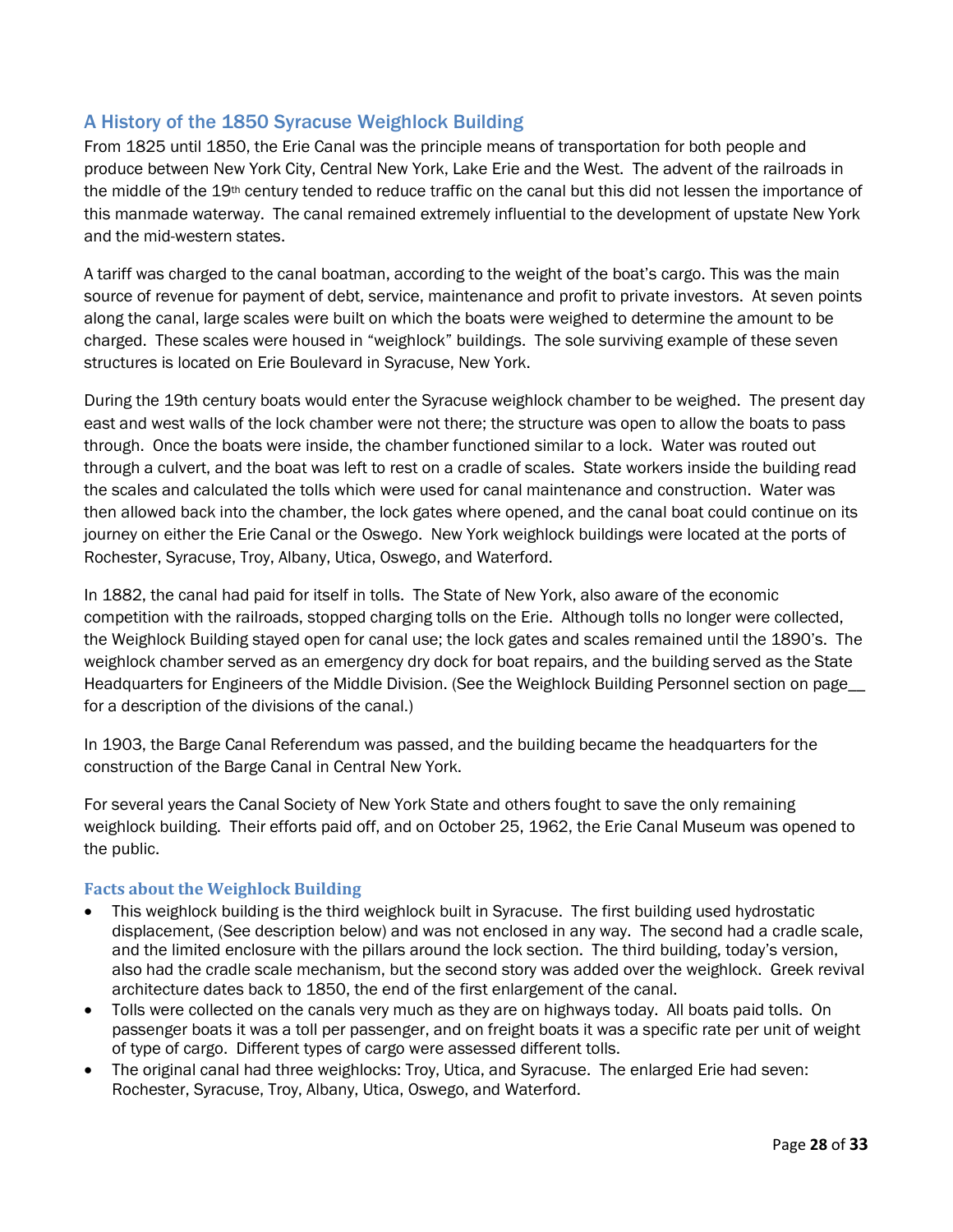- The three original weighlocks on the Erie Canal were hydrostatic; a boat's weight was calculated from the amount of water it displaced. The boat entered a chamber that held a known quantity of water, and then the depth of the water was measured. Next, the water was let out into a receptacle (positioned either under or beside the weighlock) and measured again. The difference between the measurement with the boat and the measurement without the boat allowed for the determination of the displacement; and from this information, the weight of the loaded boat could be calculated. The loaded weight was compared to the empty weight (kept on record as well as noted on an empty weight certificate held by the captain), and tolls were assessed on the difference.
- The weighlocks on the enlarged Erie were scale types. A boat entered the lock chamber, and the water was drained into a tunnel. The boat settled onto a wooden cradle that was suspended by rods from a scale. The unloaded boat weight (taken from the boat's empty weight certificate) was subtracted from the measured loaded weight, and the tolls were assessed on the difference.
- Tolls were calculated from the weight of the cargo, the rate for that specific type of cargo, and the distance traveled. The captain paid the toll (or showed that he had paid it earlier) the chamber was filled, the gates opened, and travel resumed. It took about 15 minutes to go through the weighlock, and the weighlocks operated around the clock, using at least two shifts of workers. The Syracuse Weighlock Building was very busy since two canals, the Oswego and the Erie, came together in front of the building.
- Tolls were often assessed for cargo in terms of cents per 1000 pounds per mile traveled, or in "mills" per 1000 pounds. A "mill" was 1/1000 of a dollar.
- In 1846 most agricultural products, such as pork or grain were being assessed at 4 mills, per 1000 pounds, per mile.
- The Syracuse Weighlock is the third chamber built in Syracuse. This Greek revival building dates from 1850-1853, and it is the only remaining weighlock building of its type in the world. It was the last administrative structure built on the original canal.
- A towpath master (or walker) patrolled a ten-mile section of the canal and path with a sack of manure and hay to plug small leaks. Larger problems were handled by a repair boat and crew, known as "hurryup boats". Muskrats burrowing in the sides of the canal caused many leaks.
- In 1880 a weighmaster made \$650.00 a year; his assistants \$60.00 a month (only while the canal was operating). The Toll Collector made \$750.00 a year; and his assistants \$65, \$50, and \$45 a month. The state provided postage, light, fuel and furniture for the station through a voucher system.
- Tolls were abolished in 1883, and the building then served as an administration center and emergency dry-dock. 1903 to 1907 the Weighlock Building served as headquarters for the construction and then maintenance of the Barge Canal system.
- State offices moved to new headquarters across the street in 1957, and the Syracuse Weighlock Building was almost destroyed. A group of Syracusans fought a successful battle to save the building, the last surviving weighlock on the Erie Canal. The same determined group opened the building's doors as the Erie Canal Museum in 1962.
- The Syracuse Weighlock, now the Erie Canal Museum, is listed on the National Register of Historic Places.

# <span id="page-29-0"></span>**Tolls**

Proper procedure for toll collection:

After the captain had taken on cargo, the following procedure was followed for toll collection.

- $\blacksquare$  Stop at the next weighlock along the route.
- $\blacksquare$  Hand over slip stating the empty weight.
- Be weighed with the new cargo on board.
- Weighmaster would figure the toll.
- The toll would be collected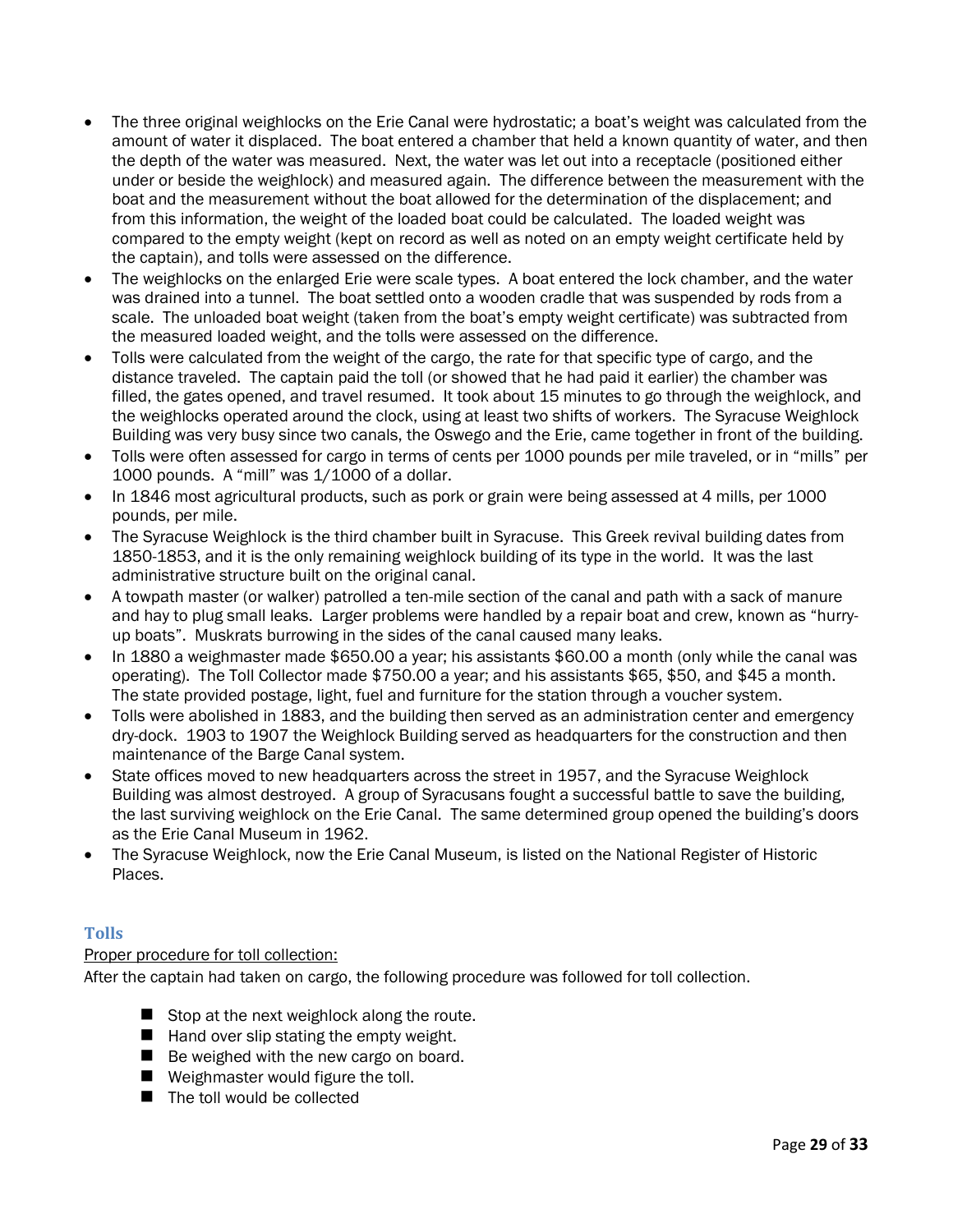- **Fill out a bill of landing and a clearance (a clearance was a paper given by the collector of tolls. It** showed the name of the boat, its captain, the items on the bill of lading with places of origin and destination, number of miles to be travelled toll free with this clearance, and the amount of toll paid.)
- Clearance was exhibited to subsequent collectors along the canal until new additions were made to the cargo, and a new toll was paid.

#### Common scam:

Captains reported cargo as taken on short of the actual distance it had traveled. i.e. Tolls would be paid only to the next village beyond the collector's office. In reality the cargo was dropped at a point just short of the next weighlock building, much further down the canal.

Cargo that was taken on and dropped between collector's offices was never really accounted for satisfactorily. i.e. Loaded on the west side of Syracuse and unloaded on the east side of Rochester, there by not needing to go past either weighlock building.

Toll rates were changed once a year. Tolls were driven by economic and political winds, so there was no rhyme or reason to rate fluctuations.

(Toll information taken from Erie Water West, by Ronald Shaw. University Press of Kentucky, 1966, pp. 243-6)

#### <span id="page-30-0"></span>**Weighlock Building Personnel**

#### CANAL COMMISSIONER:

The 3 commissioners (east, mid and west) were charged "to keep in complete repair all toll houses, weighing scales, offices and other edifices, already built or purchased for the use of the canals." They were also required to inspect their section of the canal every 30 days (during the navigation season). The first reference to an office here in Syracuse is in 1852, but no permanent office existed here until 1858, on the second floor.

#### ENGINEERS:

The state engineer was required to inspect the entire canal each year. Like the Canal Commissioners, there were three divisions of engineers in charge of three sections of the canal. The middle division commissioner was stationed at the weighlock building on the second floor starting in 1854. The resident engineer was next under him and had the power to appoint assistants who consisted of levelers, surveyors, draftsmen and clerks. The number of these positions varied.

#### SUPERINTENDENT

The superintendent was responsible for ordinary repairs of sections of the canal and was directly responsible to the area canal commissioner. He was also in charge of hiring foremen and locktenders. His office was likely located on the second floor of the Weighlock Building.

#### COLLECTOR

The collector of tolls and statistics was to collect and keep account of all tolls received. Tolls were deposited at the designated local bank and annually sent to Albany. The collector could place individuals under oath and prosecute them. The collector had an office in the Weighlock Building with direct access to the weighlock chamber.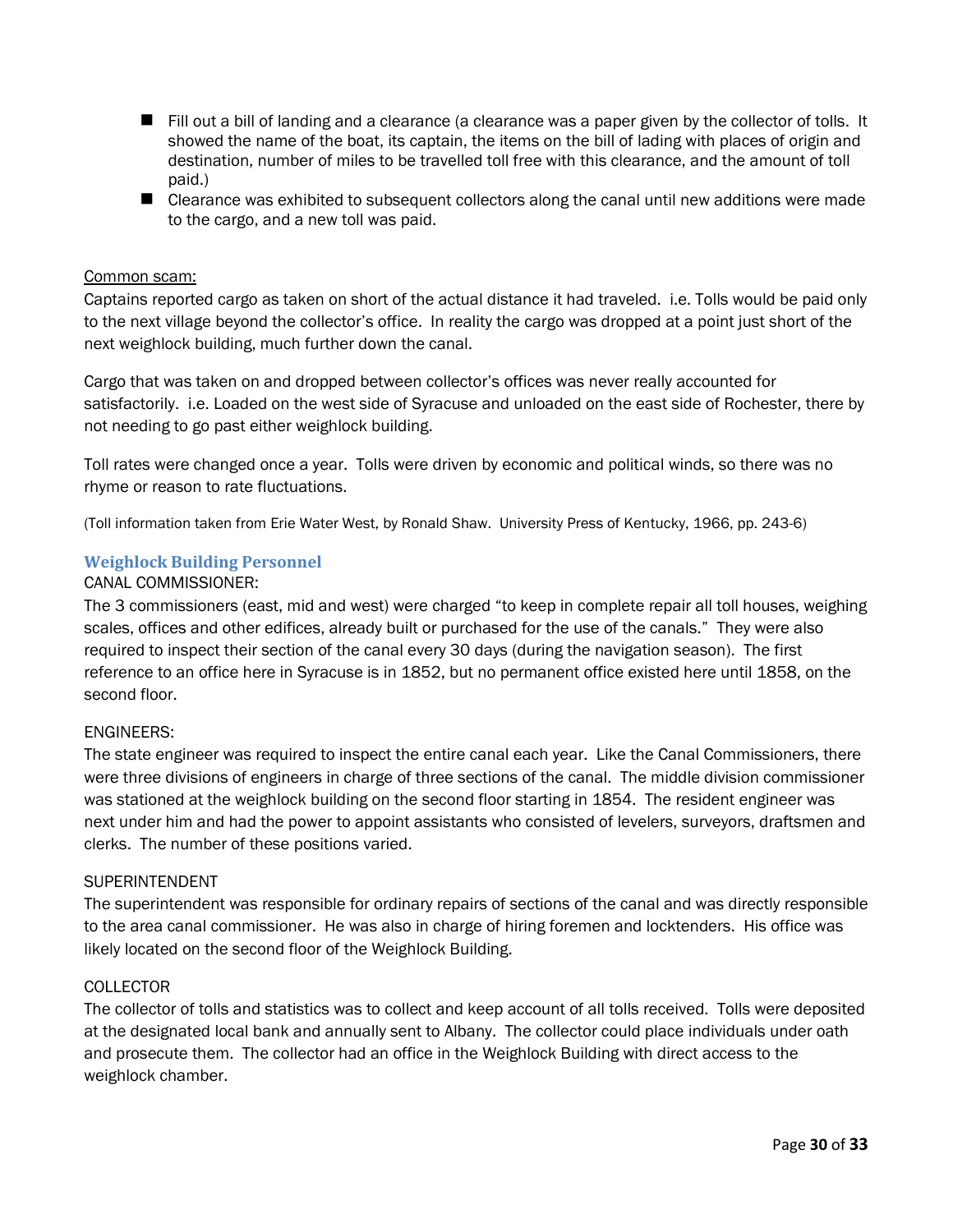### BOAT INSPECTOR

In several instances the collector served as boat inspector, but at the Syracuse Weighlock Building the boat inspector worked for the collector. The boat inspector was responsible for detecting fraud.

#### WEIGHMASTER

The weighmaster performed the actual task of weighing the boats and determining the figures on which the collector would base his tolls. The weighmaster and his two assistants also had an office on the first floor. The weighmaster worked directly under the collector.

### <span id="page-31-0"></span>Salt & Its Contribution to the Development of Syracuse

The first European visitors to the area were French traders and Jesuit priests who arrived as early as 1643 and won the confidence of the League of Nations. In 1654 the area's centrally located salt springs around Onondaga Lake were shown to Father LeMoyne by the Native Americans. Then, in 1656, the French established the Jesuit mission of Ste. Marie De Guannetaha on the east side of the lake.

European interest in North America grew, and Onondaga Lake became a pressure point in the conflict between the English and French for control of North America. Sir William Johnson won the confidence of the Iroquois nation, and the English established control of the region in the French and Indian War.

The settlers commenced making salt in 1788, and Nathaniel Loomis sold the first bushel for \$1.00 in 1789. Syracuse salt was important because it was the only inland source of salt at the time, so salt did not need to be shipped from the coast. Salt's importance came from its use as a preservative for meat; without the salt, the settlers would have no way to keep their meat from spoiling. Salt was also used to cure animal hides.

Discussion about a navigable water route to connect east and west portions of New York began prior to the American Revolution. A canal system was seen as the way to settle the frontier of western New York and increase the internal trade of salt, gypsum, lime and other agricultural products.

### <span id="page-31-1"></span>**Salt Facts**

- Salt springs bubbled to the surface in the area just north of Syracuse called Salina. Syracuse was named after Siracusa in Sicily for this reason. Ground water carried the salt from a large deposit over 1000 feet deep located about 17 miles west of here. This deposit was left behind by an ancient salt lake.
- Salt was essential for preservation of meat. It was as important as our refrigerators are to us today.
- Organized production of salt began in 1788. The land for one mile around Onondaga Lake (20,000 acres) was sold by the Onondaga Nation to New York State for the common benefit of the State of New York for the purpose of making salt.
- Salt was produced by two methods. One was to boil the salt water, or brine, to evaporate the water. Buildings that housed up to 50 kettles were called boiling blocks. This was a very efficient method, though short lived, since the forests used as fuel soon were gone. There was also a great risk of fires and accidents in such buildings. This method produced a fine salt.
- The second method was solar evaporation. (See large photo in *salt exhibit room*) Brine pumped from wells was transported to large vats to air dry. Sliding covers were used when rain threatened. At the peak of salt production over 6,000 acres were covered with such vats. This method produced a coarse salt.
- The opening of the Erie and Oswego canals allowed the salt industry to boom. Syracuse was the first city to prosper as a result of the Erie Canal because of its salt production. The Oswego Canal, running north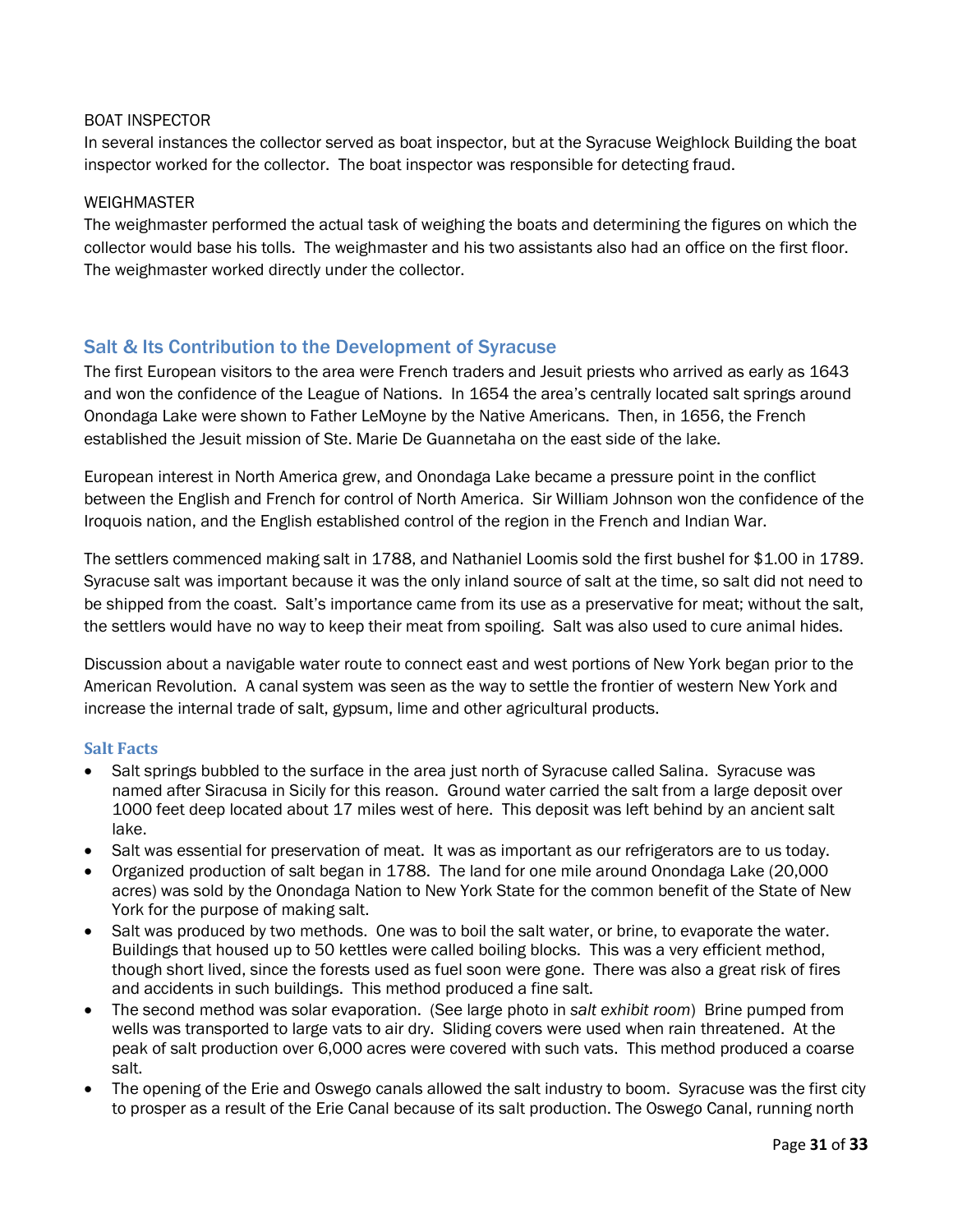from Syracuse, was especially instrumental since the main markets for the salt existed to the north. This canal opened in 1828. From 1825 until 1830 the population of Syracuse nearly tripled due to the success of the salt industry and transportation on the canals.

- There was a 12  $\frac{1}{2}$  cent tax on each bushel of salt. This money paid for more than one half of the entire construction cost of the Erie Canal. Because of this, the canal was dubbed "The ditch that salt built".
- Toward the end of the 19<sup>th</sup> century inland salt mines were discovered. Mining proved to be a simpler and cheaper way to get the salt than boiling or evaporating, so this competition slowed business for Syracuse.

## <span id="page-32-0"></span>Facts to Know

Find out what your comfort level is with Erie Canal trivia! Sit down with Museum staff or with another docent to compare your answers.

- 1. When was the Erie Canal built?
- 2. Why was the Enlarged Erie Canal closed?
- 3. When was the Erie Canal paved over in Syracuse?
- 4. How does a lock work? How does the water get into and out of the lock chamber?
- 5. How did they weigh boats?
- 6. Why weren't packet boats weighed?
- 7. Where can I see the Erie Canal today? Locks? Aqueducts?
- 8. Where were the seven weighlocks?
- 9. How long was the original (Clinton's Ditch) Erie Canal?
- 10. When did the Barge Canal open?
- 11. What are the different canals that make up the current New York State Canal system?
- 12. How long did it take to travel for Albany to Buffalo before the Canal? After the Canal?
- 13. Describe a packet boat, line boat, and work scow.
- 14. What type of boat is the *Frank Buchanan Thomson*? The *Nathan Roberts*?
- 15. Who was the man behind the canal politically?
- 16. Where did canal construction begin? When?
- 17. What was the "Wedding of the Waters"?
- 18. Why was the salt industry important to both Syracuse and the canal?
- 19. What was the width and depth of the original Erie Canal? The enlarged Erie Canal?
- 20. How many locks, aqueducts, and bridges were on the original Erie Canal?
- 21. How long was a typical canal boat?
- 22. What did canallers do in the winter when the Canal was closed?
- 23. How did the animal-powered boats pass each other on the historic canal?
- 24. What types of products were shipped on the canal?
- 25. How is the present day canal system used?
- 26. Where did the canal flow through Syracuse?
- 27. When was the Syracuse Weighlock Building built?
- 28. What were the original lyrics to *Low Bridge* ("The Erie Canal Song")?
- 29. When is the Erie Canal Museum open?
- 30. Is there an admission fee to get into the Erie Canal Museum?